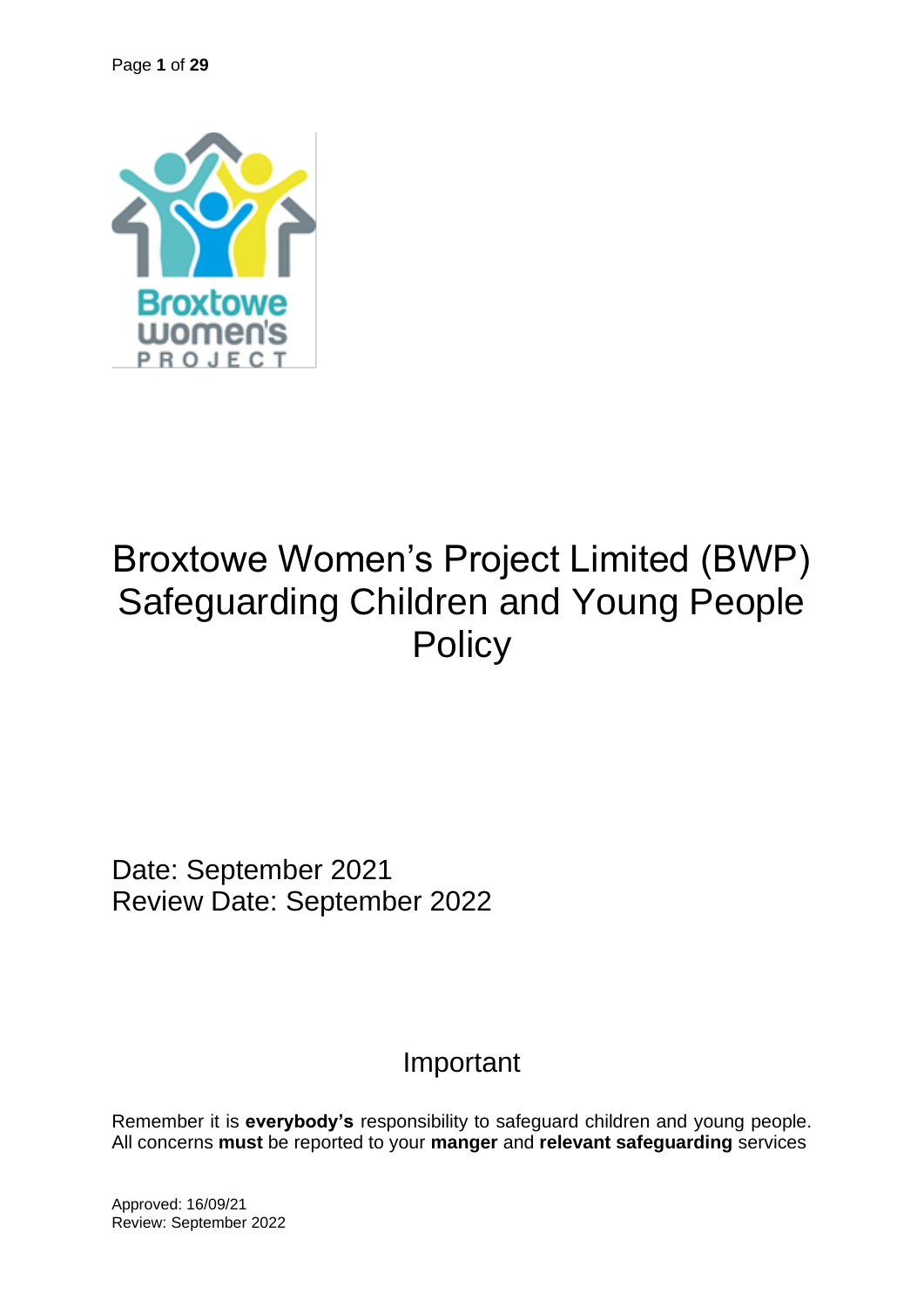# **Contents Page**

| Summary<br>Flowchart: Dealing with Concerns About a Child or Young Person                                                                                    |                          |  |
|--------------------------------------------------------------------------------------------------------------------------------------------------------------|--------------------------|--|
| 1.0 Introduction<br>1.1 Policy Statement<br>1.2 Definitions<br>1.3 Types of abuse and indicators                                                             |                          |  |
| 2.0 Roles and Responsibilities<br>2.1 Responsibilities of all Employees<br>2.2 Recruitment<br>2.3 Training                                                   | 7<br>7<br>$\overline{7}$ |  |
| 3.0 Procedural Guidance<br>3.1 Responding to Suspected Abuse<br>3.2 Responding to Disclosure<br>3.3 Reporting<br>3.4 Confidentiality and information sharing | 8<br>9<br>10<br>12       |  |
| 4.0 Other Considerations<br>4.1 Good Practice<br>4.2 One to One Support<br>4.3 First Aid<br>4.4 Photography                                                  | 14<br>14<br>14<br>15     |  |
| <b>Appendix A</b> Types of Abuse and Indicators of Abuse                                                                                                     | 16                       |  |
| <b>Appendix B</b> Good Practice                                                                                                                              | 27                       |  |
| <b>Appendix C</b> Accident/Incident Report Form                                                                                                              | 29                       |  |
| <b>Appendix D</b> Photo Consent Form                                                                                                                         | 30                       |  |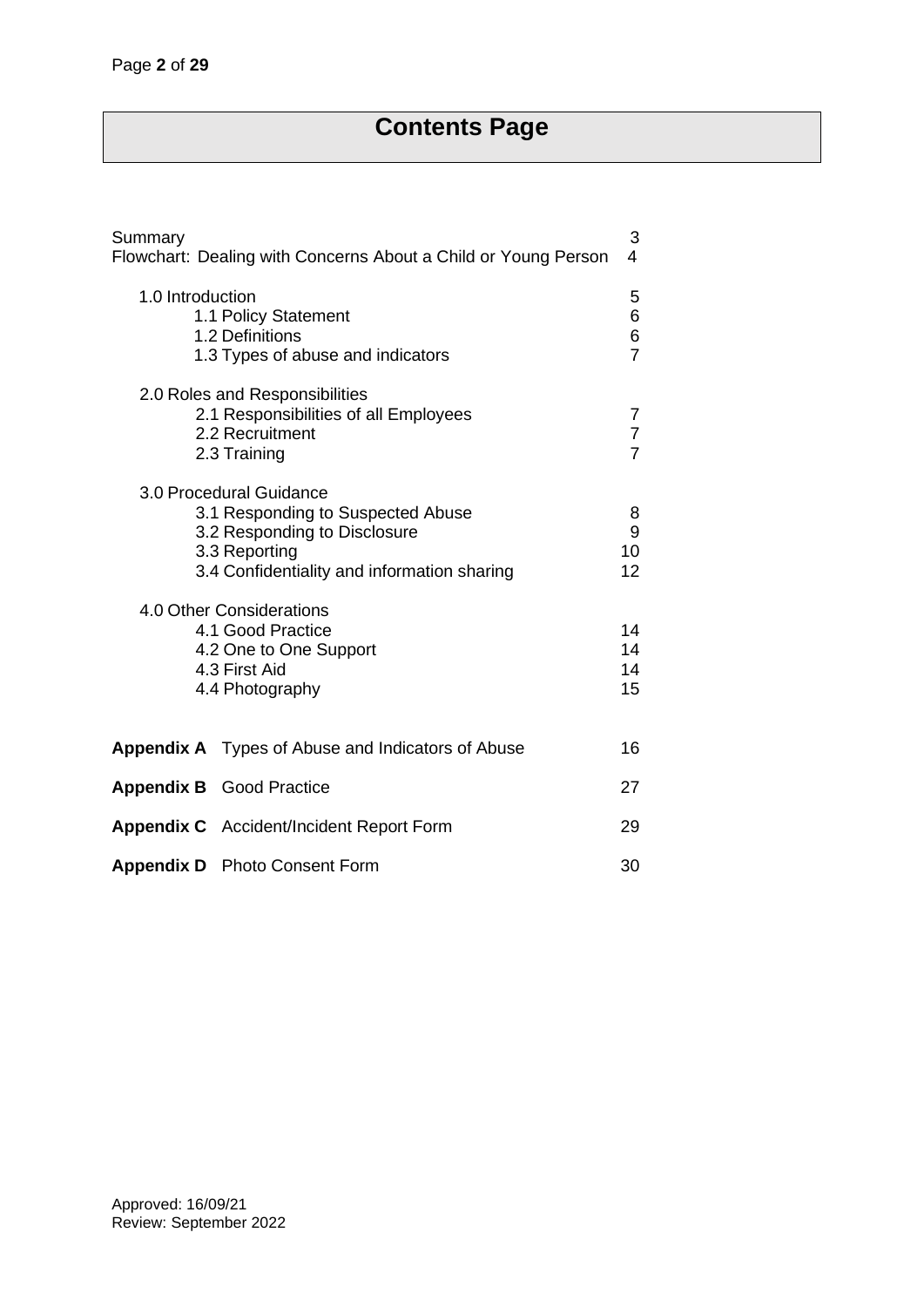# Safeguarding at BWP

This document explains in detail the guidance and procedures for all employees to safeguard children and young people within BWP services.

When using this policy please remember that guidance must be sought from your manager before any other external safeguarding actions are taken unless you need to ring 999 in an emergency.

# **Record**

If you have a safeguarding concern or disclosure, please ensure all relevant information is recorded factually in the event an external safeguarding referral needs to be made.

This will support the manager's decision on whether to refer or not to refer. Furthermore, this ensures if a referral does need to be made it can be done as quickly as possible, without having to collate more information first.

# **Report**

All staff members with safeguarding concerns must discuss this with their line manager who will notify the Designated Safeguarding Lead (DSL) Chris Harris. The line manager must approve all decisions and actions taken, including any documentation or correspondence being sent out.

If the DSL is not available, then any concerns should be discussed with the Trustee with responsibility for Safeguarding before any further action is taken. The Safeguarding Trustee is Margaret Coward and is contactable at [margaretc@broxtowewp.org](mailto:margaretc@broxtowewp.org)

The decision to refer to any other agencies will be made by the Line Manager, DSL or Trustee, best able to offer support at the time. The Line Manager and DSL will use their professional judgement alongside consultation with relevant staff members to conclude if external safeguarding procedures are to be evoked.

# **Refer**

After consulting with your manager, if your manager then agrees that an external referral needs to be made, ensure you report it to the relevant safeguarding services detailed within this policy as soon as possible.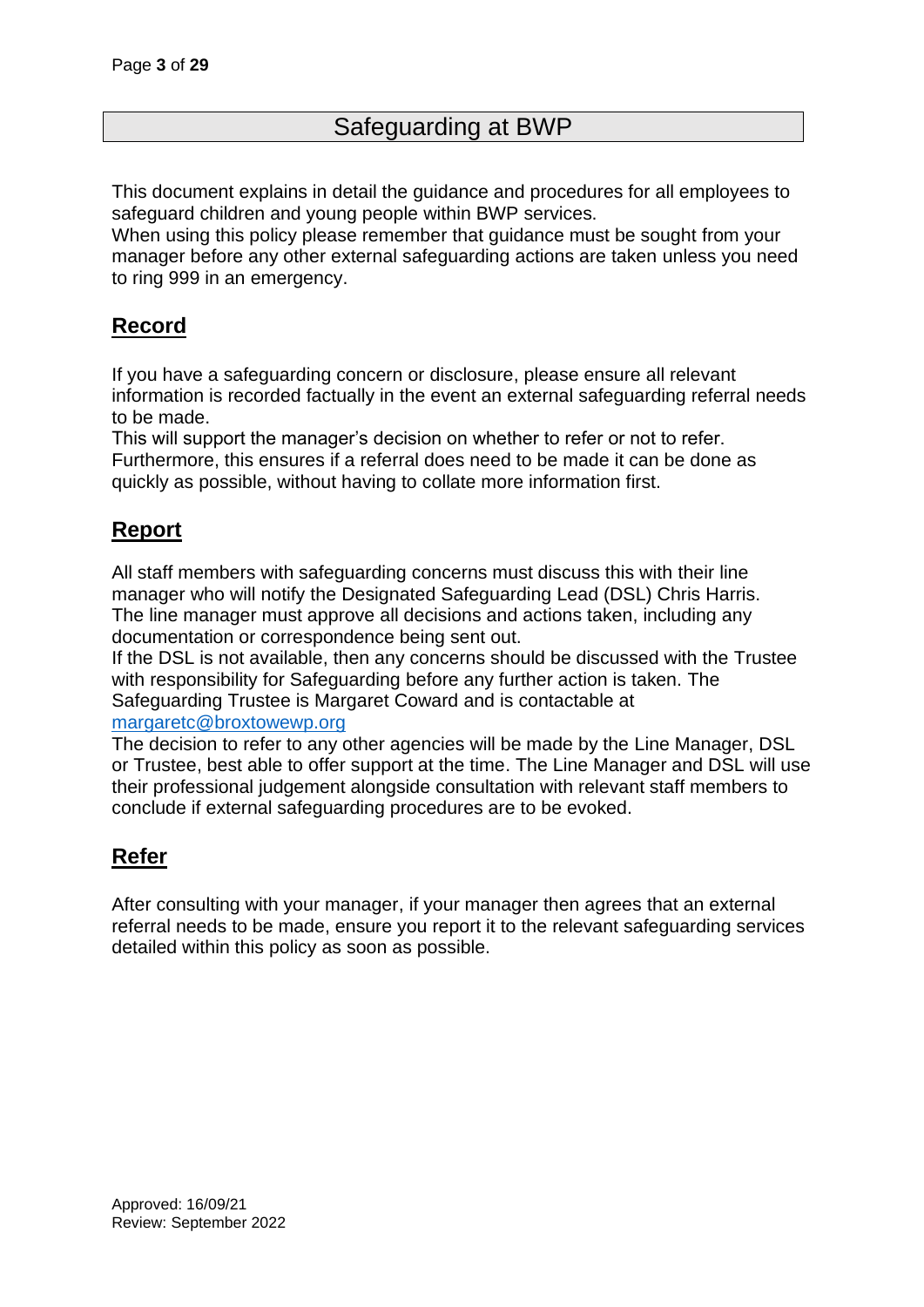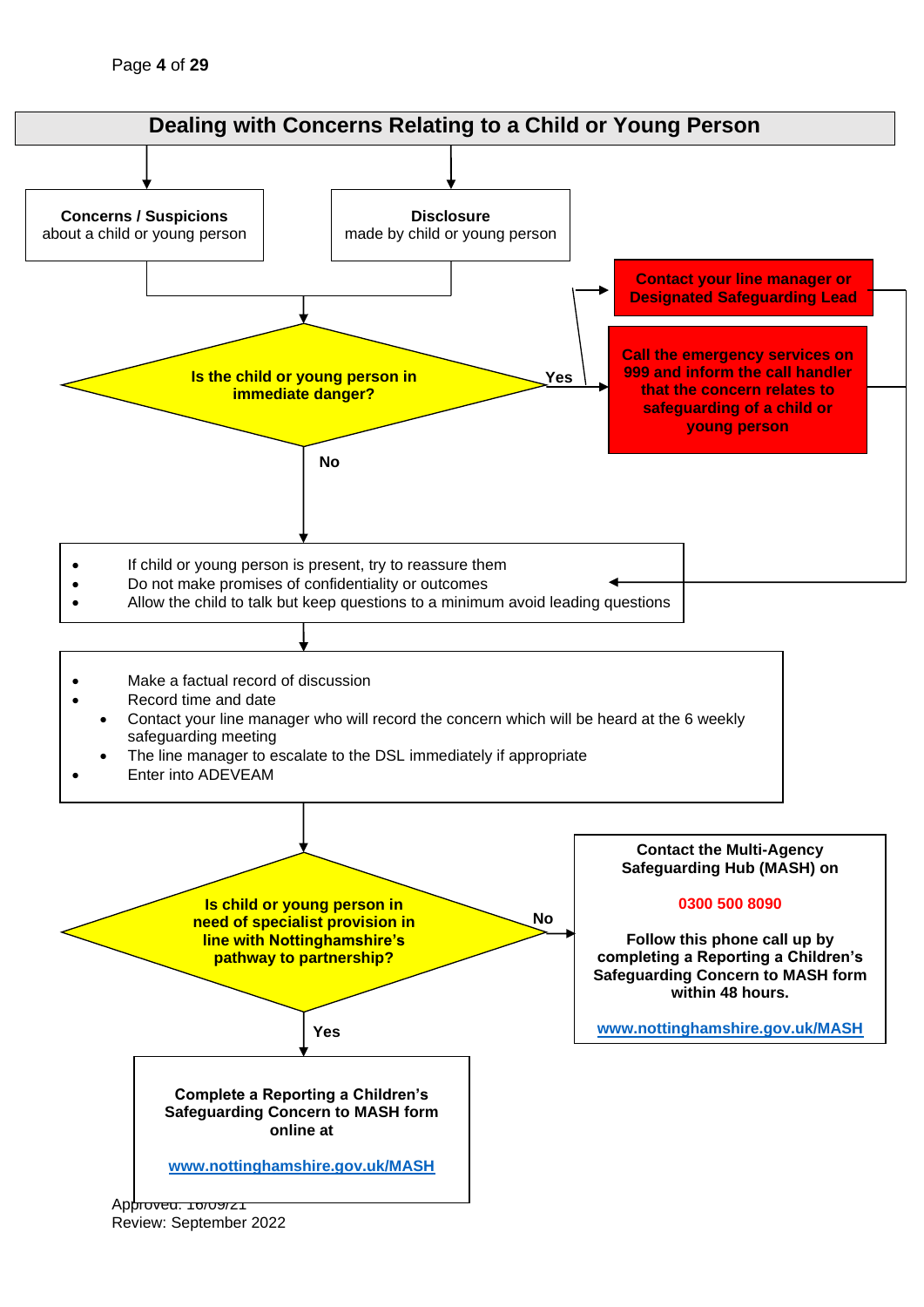### 1.0 Introduction

Broxtowe Women's Project (BWP) accepts that it is has a legal and moral responsibility to safeguard all children and young people accessing services from harm. This will be achieved through a commitment to good working practices and robust up to date policy and procedures.

### **To whom does this document apply?**

This policy applies to all BWP staff members, including the Board of Trustees, volunteer workers, agency staff and anybody else working on behalf of BWP.

### **What does this policy cover?**

This policy is intended to clarify individual roles and responsibilities reassuring employees that there are clear processes in place should they have any concerns or in the rare event that an allegation is made against an individual employee. While it is not our job to establish whether abuse is taking place, it is our responsibility to report any concerns we have over the welfare of children or young people. This duty extends to the identification of abuse, poor practice by internal members/staff, as well as allegations brought to the attention of BWP by a member of the public/community.

This policy outlines that your primary concern is to ensure that you record relevant information and pass it onto your line manager or DSL as quickly as possible, so that they can discuss any action or referral to the relevant authority.

### **Safeguarding**

### *Every child and young person has the right not to be abused*

### **What does 'safeguarding' mean?**

The government guidance on Working Together to Safeguard Children 2018 defines safeguarding children and promoting their welfare as:

- Protecting children from maltreatment
- Preventing impairment of children's health or development
- Ensuring that children grow up in circumstances consistent with the provision of safe and effective care
- Taking action to enable all children to have the best outcomes

The procedures set out in this policy complement those of the Nottinghamshire Safeguarding Children's Board:

[Nottinghamshire Safeguarding Children Partnership](https://nscp.nottinghamshire.gov.uk/)

### Alongside

Working Together to Safeguard Children, which was first introduced in 2013 and has since been updated in 2015 and 2018: <https://www.gov.uk/government/publications/working-together-to-safeguard-children--2>

Reporting safeguarding concerns are in line with Nottinghamshire's reporting a safeguarding concern procedure <http://www.nottinghamshire.gov.uk/care/safeguarding/childrens-mash>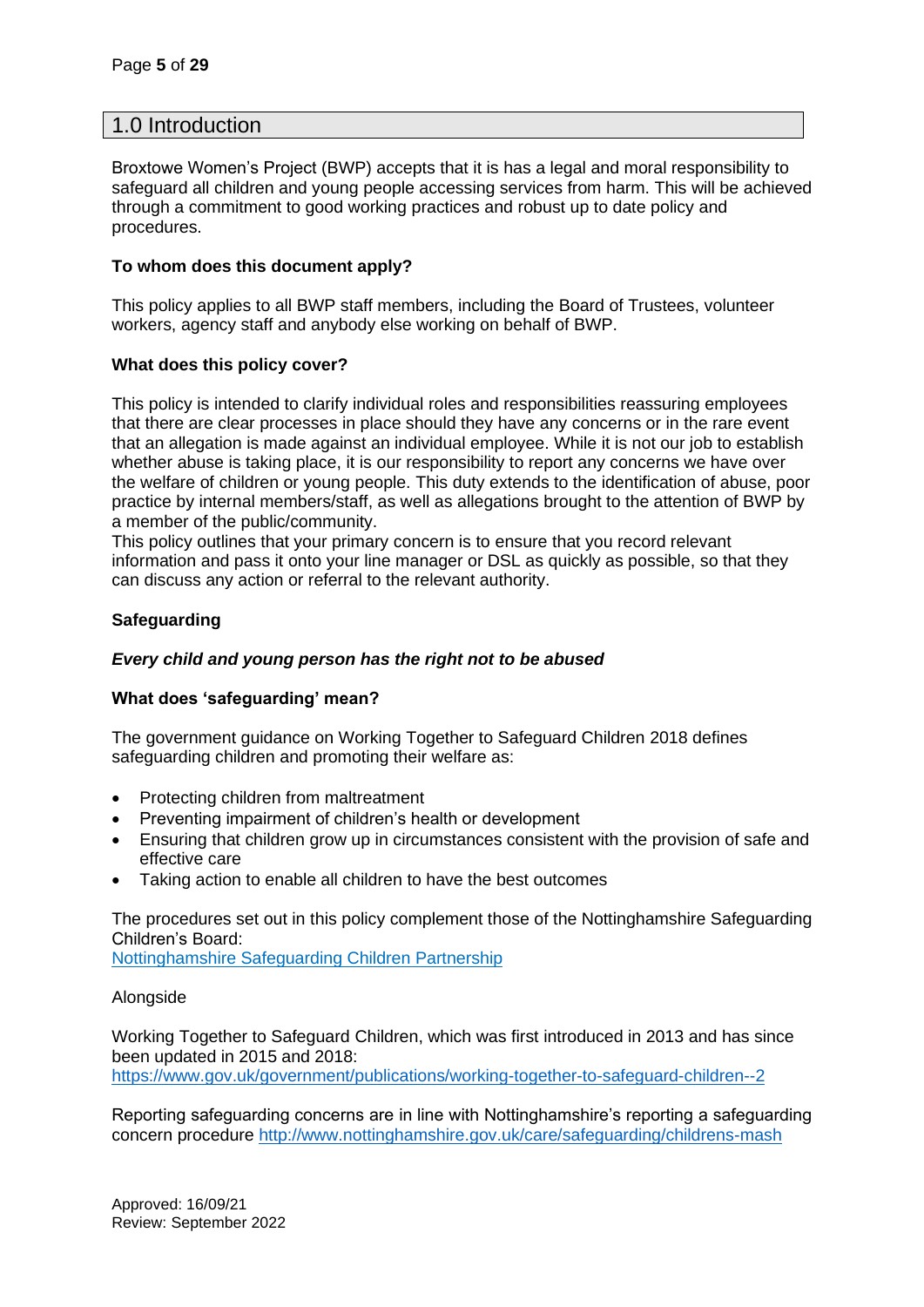# 1.1 Policy Statement

BWP acknowledges the duty of care to safeguard and promote the welfare of children and is committed to ensuring safeguarding practice reflects statutory responsibilities, government guidance and complies with best practice. The policy recognises that the welfare and interests of children are paramount in all circumstances aiming to ensure that regardless of age, ability or disability, gender reassignment, race, religion or belief, sex or sexual orientation, socio-economic background, all children are protected from abuse. BWP aims to achieve this through:

- Respecting and promoting the rights, wishes and feelings of children and young people
- promoting and prioritising the safety and wellbeing of children and young people
- ensuring everyone understands their roles and responsibilities in respect of safeguarding and is provided with appropriate learning opportunities to recognise, identify and respond to signs of abuse, neglect and other safeguarding concerns relating to children and young people
- ensuring that all employees understand and follow the relevant procedures when they have concerns about child abuse or neglect.
- ensuring that confidential, detailed and accurate records of all safeguarding concerns are maintained and securely stored
- ensuring that the necessary enhanced Disclosure and Barring Service (DBS) checks are completed, for employees that work with or have significant access to children.
- Responding to any allegations of misconduct or abuse of children or young people in line with this Policy and Guidance and Local Safeguarding Children Board guidance; as well as implementing, where appropriate, the relevant disciplinary and appeals procedures
- Reviewing and evaluating this Policy and Procedures document every 1 year

# 1.2 Definitions

This policy and these procedures are based on the following definitions:

- The term child, or young person is used to refer to anyone under the age of 18yrs
- The term parent is used as a generic term to represent parent, carers and guardians
- The term staff members is a generic term used to represent all BWP employees and volunteers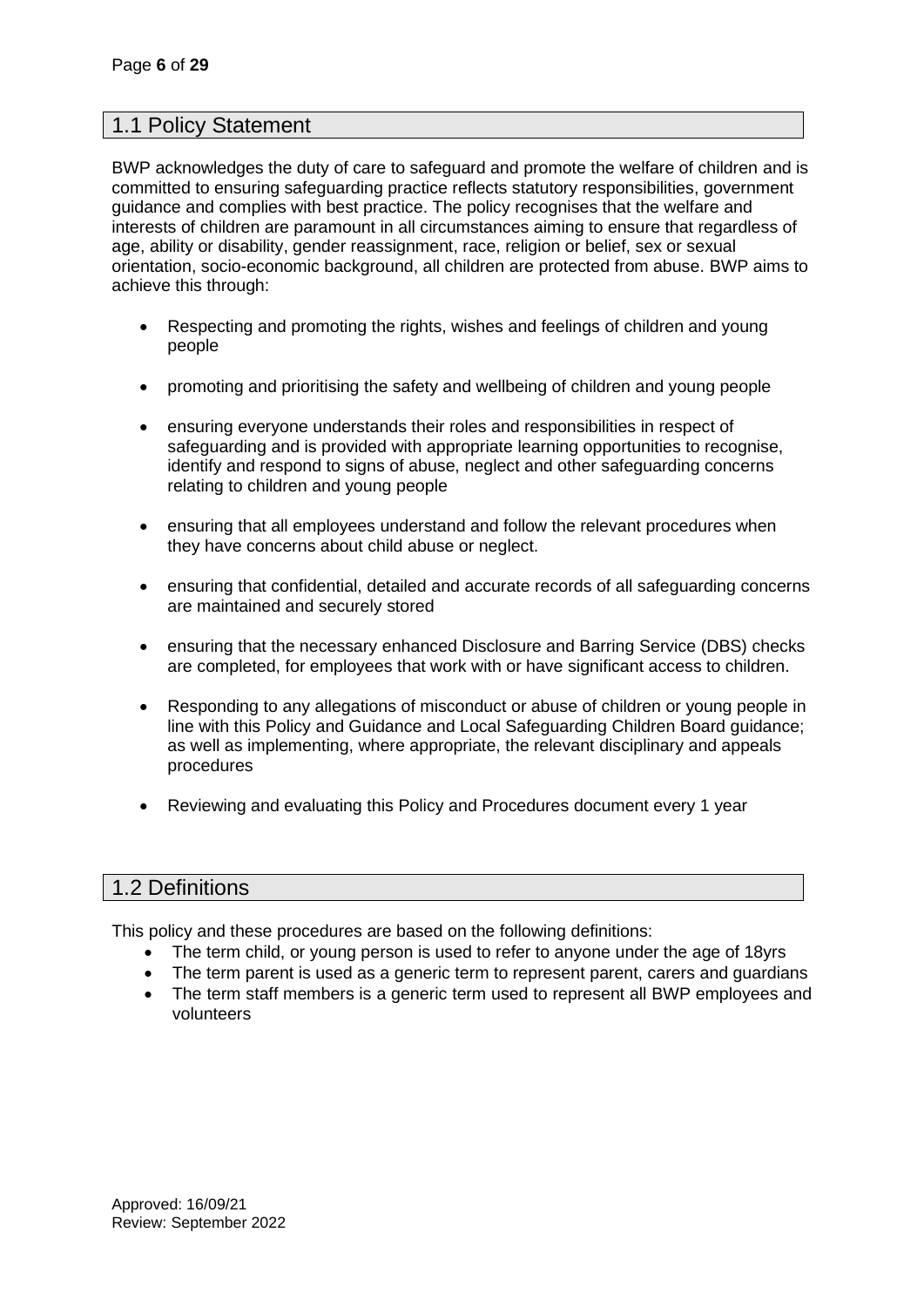# 1.3 Types of Abuse and indicators

"Child abuse happens when a person – adult or child – harms a child" (NSPCC 2018).

"Children may be vulnerable to neglect and abuse or exploitation from within their family and from individuals they come across in their day-to-day lives. These threats can take a variety of different forms, including: sexual, physical and emotional abuse; neglect; exploitation by criminal gangs and organised crime groups; trafficking; online abuse; sexual exploitation and the influences of extremism leading to radicalisation" (Working Together to Safeguard Children 2018). See Appendix A for more information

More information in regards to all areas of child abuse including, indicators local procedures and the abuse of disabled children can be found on Nottingham and Nottinghamshire Safeguarding Children's Board (NSCB) website: [Nottinghamshire Safeguarding Children Partnersh](https://nscp.nottinghamshire.gov.uk/)[ip](https://nscp.nottinghamshire.gov.uk/)

# 2.0 Roles and Responsibilities

This section sets out the roles and responsibilities of all BWP staff members and volunteers alongside BWP's commitment to safe staff recruitment and training.

# 2.1 Responsibilities of all Employees

All employees have a responsibility to report any concerns about the welfare of children to their line manager, DSL or the chair of the board of trustees. Safeguarding incident report forms should be completed by the staff member who has concerns, however your line manager can support with this.

[https://broxtowewp.sharepoint.com/:w:/s/administration/EQ5gm8RBv4RLh9nkA-](https://broxtowewp.sharepoint.com/:w:/s/administration/EQ5gm8RBv4RLh9nkA-KGUrQBmCk64x6TlUxbLOGLCAq4TQ?e=AnU1YI)[KGUrQBmCk64x6TlUxbLOGLCAq4TQ?e=AnU1YI](https://broxtowewp.sharepoint.com/:w:/s/administration/EQ5gm8RBv4RLh9nkA-KGUrQBmCk64x6TlUxbLOGLCAq4TQ?e=AnU1YI)

# 2.2 Recruitment

In order to safeguard children coming in contact with the organisation, BWP will take up references from two sources before staff are employed. All staff members will undergo relevant DBS checks. These guidelines are also to be followed for volunteers.

# 2.3 Training

Staff members and volunteers, as part of their induction, are expected to be familiar with adult and child protection issues, a basic overview will be given as part of the BWP Induction session within week 1 of employment. Links will be provided to additional training required that is appropriate to the role. Staff members and volunteers who work with children, must access training on Child Protection for voluntary sector organisations through the Nottinghamshire Safeguarding Children Board Multi-agency training. [Training Events \(nottinghamshire.gov.uk\)](https://nscp.nottinghamshire.gov.uk/training/)

# 3.0 Procedural Guidance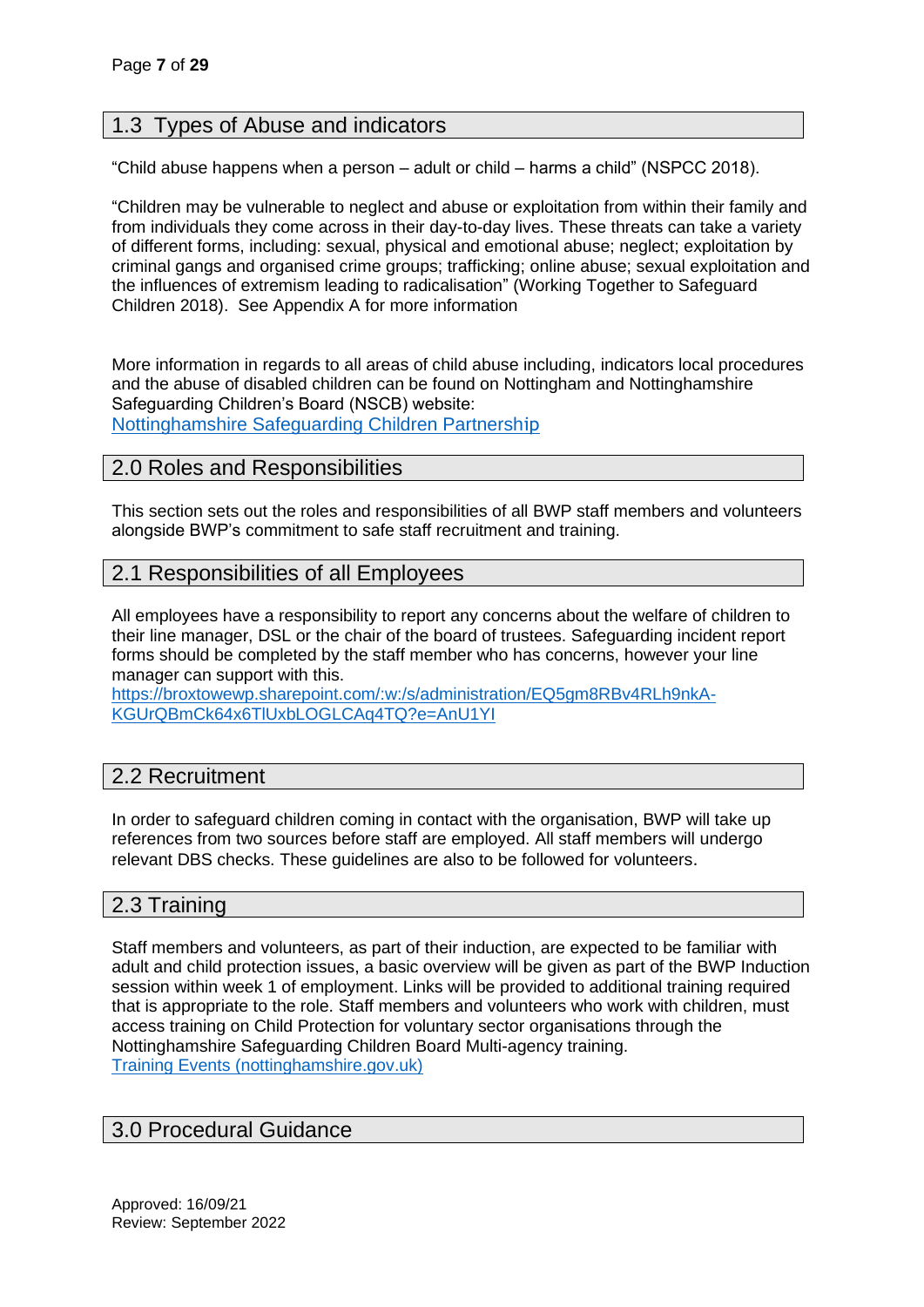The procedural guidance gives clear and concise detail of the roles and responsibilities of all BWP staff members to ensure efficient safeguarding practices of children and young people. As stated in the Working Together to Safeguard Children 2018 *"safeguarding is everyone's responsibility"*. "It is vital that everyone working with children and families, including those who work with parents/carers, understands the role they should play and the role of other practitioners. They should be aware of, and comply with, the published arrangements set out by the local safeguarding partners" (Working Together to Safeguard Children 2018).

# 3.1 Responding to suspected abuse

You will not be expected to investigate suspicions or concerns; other agencies are trained to do this.

If you have a concern about the safety or welfare of a child or young person:

- Note the concerns and your reasons for being concerned including your professional opinion of the situation using the MASH incident reporting form
- Discuss your concerns with your line manager, DSL or Trustee with safeguarding responsibility
- Maintain confidentiality in line with BWP Confidentiality Policy
- Contact parent for consent to share information with relevant safeguarding services if safe to do so
- If any child or young person under 13 years of age makes any disclosure of a sexual nature (even if they say they've consented/with another child or young person of the same age) this needs automatically reporting to social care and/or police dependant on the situation
- If the family or child or young person has a Social Worker or Family Worker you should contact them directly to pass on concerns for non-emergency situations and disclosures
- Contact the Nottinghamshire Multi Agency Hub (MASH) for advice or to make an immediate concerns report

When there are ongoing concerns regarding a parent in relation to the alleged abuse of a child or young person, particularly if you feel the child may be placed at further risk of significant harm, the parent or carer should not be contacted about the allegation of abuse. Social Care Services and/or the Police will do this at an appropriate time.

### **Disclosures or suspicions about a staff member**

If any members of staff or services users/members of the public have concerns that an employee of BWP may be putting a child's safety or welfare at risk, they should Implement the provisions of the Whistleblowing Policy.

Concerns should normally be raised with:

- The Line Manager
- Designated Safeguarding Lead
- CEO
- Trustee with Safeguarding responsibility
- Any member of the Board of Trustees

However, if the employee is not confident that any of these will deal with the concern properly, then you can raise it with the Local Authority Designated Officer (LADO) who may bring it to the attention of the organisation and ask them to investigate. Details of the LADO can be found here:<https://nscp.nottinghamshire.gov.uk/contact/>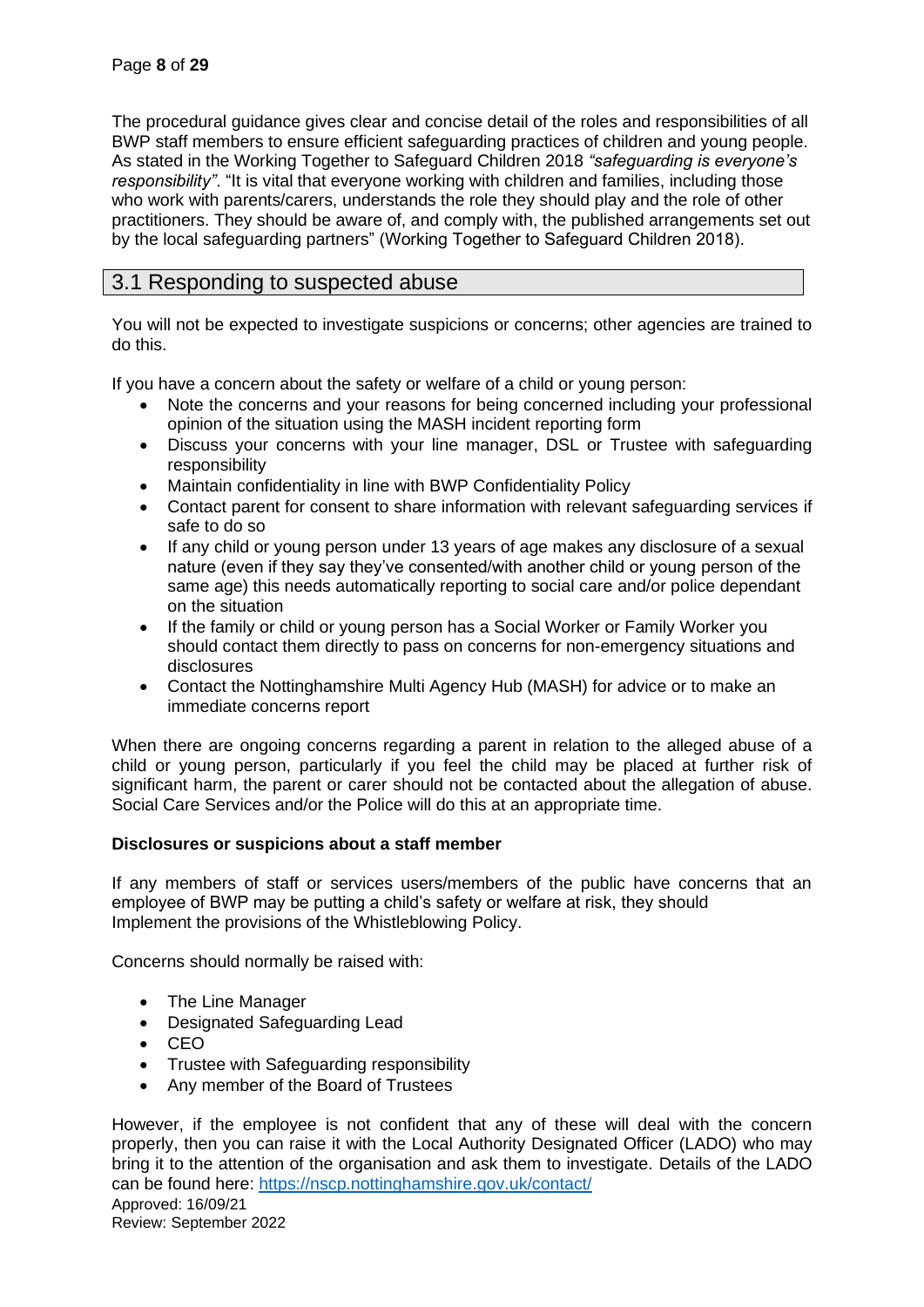BWP is committed to investigating any concerns as fully, quickly and confidentially as possible. Please see the Whistleblowing Policy for further advice and information.

### **Do not undertake further investigations.**

- If the alleged incident is of a criminal nature, the investigation will be carried out by the police.
- Where the alleged abuser is someone other than a BWP staff member or volunteer, and the police are not investigating, the relevant Social Services Department will undertake the investigation.
- If a number of agencies are involved, the Multi-Agency Safeguarding Hub will coordinate the investigation
- If the alleged perpetrator of the abuse is a member of staff or volunteer of BWP, an investigation will be carried out under the terms of the BWP Disciplinary Procedure. This may involve the member of staff or volunteer being suspended on full pay while the investigation is carried out. Internal BWP investigations should normally be completed within 10 working days. The outcome of the investigation should be a conclusion about whether the alleged abuse is substantiated and this will determine the outcome of the disciplinary action. The outcome of BWP investigations should be reported to the Multi-Agency Safeguarding Hub.

# 3.2 Responding to Disclosures

### **Disclosures from a Child or Young Person**

Abused children and young people are more likely to disclose details of abuse to someone they trust and with whom they feel safe. By listening and taking seriously what the child or young person is saying you are already helping the situation. It is key that you reassure the person that they were right to tell and to not make promises to keep secrets.

Action that should be taken in the event of a disclosure of abuse from a child or young person

- React calmly so as not to frighten the child.
- Take what the child says seriously, recognising the difficulties inherent in interpreting what is being said by a person who may have a speech impairment or differences in language.
- Avoid asking direct questions other than those seeking to clarify your understanding of what the person has said. The Police or Adult and Children's Services may subsequently formally interview them and they should not have to repeat their account on several occasions.
- Inappropriate and excessive questioning at an early stage may also impede the conduct of a subsequent criminal investigation.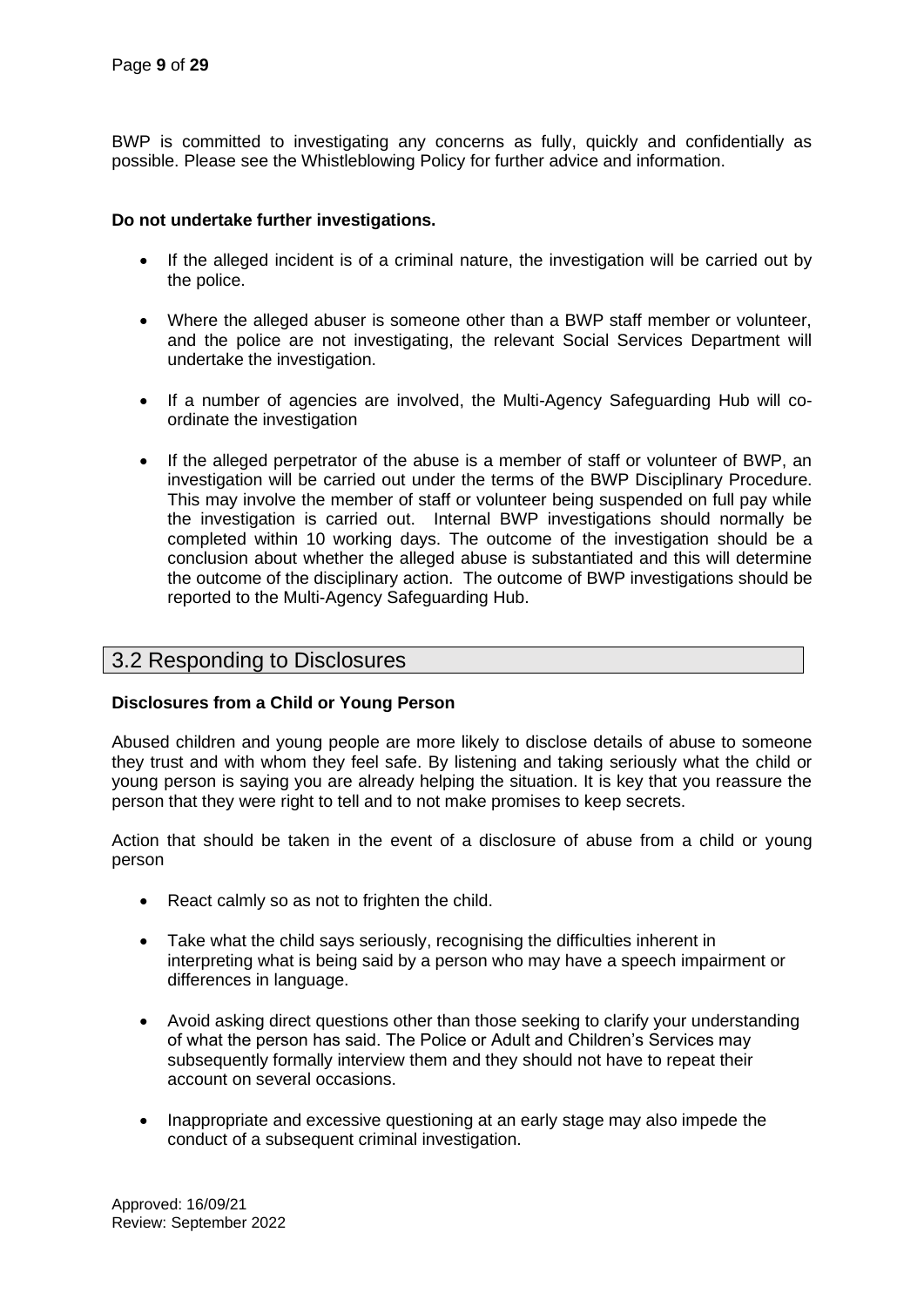- Reassure the child but do not make promises of confidentiality that will not be feasible in the light of subsequent developments.
- Explain to them that you will have to share your concerns with your line manager or the Designated Safeguarding Lead or Trustee who have the authority to act.
- Tell them they were not to blame and that they were right to tell.
- Record in writing all the details that you are aware of and what was said using the child's own words, immediately.
- Discuss with your Line Manager, Designated Safeguarding Lead or Trustee and if appropriate, report the matter to the Nottinghamshire Multi agency Safeguarding Hub (MASH)
- In an emergency dial 999

The person receiving the disclosure should NOT:

- Dismiss the concern.
- Panic.
- Allow their shock or distaste to show.
- Probe for more information than is comfortably offered do not overpressure for a response.
- Speculate or make assumptions.
- Make negative comments about the alleged abuser.
- Make promises or agree to keep secrets.
- Suggest any action/s or consequences that may be undertaken in response to the disclosure.

### *Remember:*

- *Listen*
- *Write it down*
- *Report it*

# 3.3 Reporting and Managing Incidents and Concerns

All practitioners have a responsibility to refer a child to children's social care under section 11 of the Children Act 2004 if they believe or suspect that the child:

• Has suffered significant harm;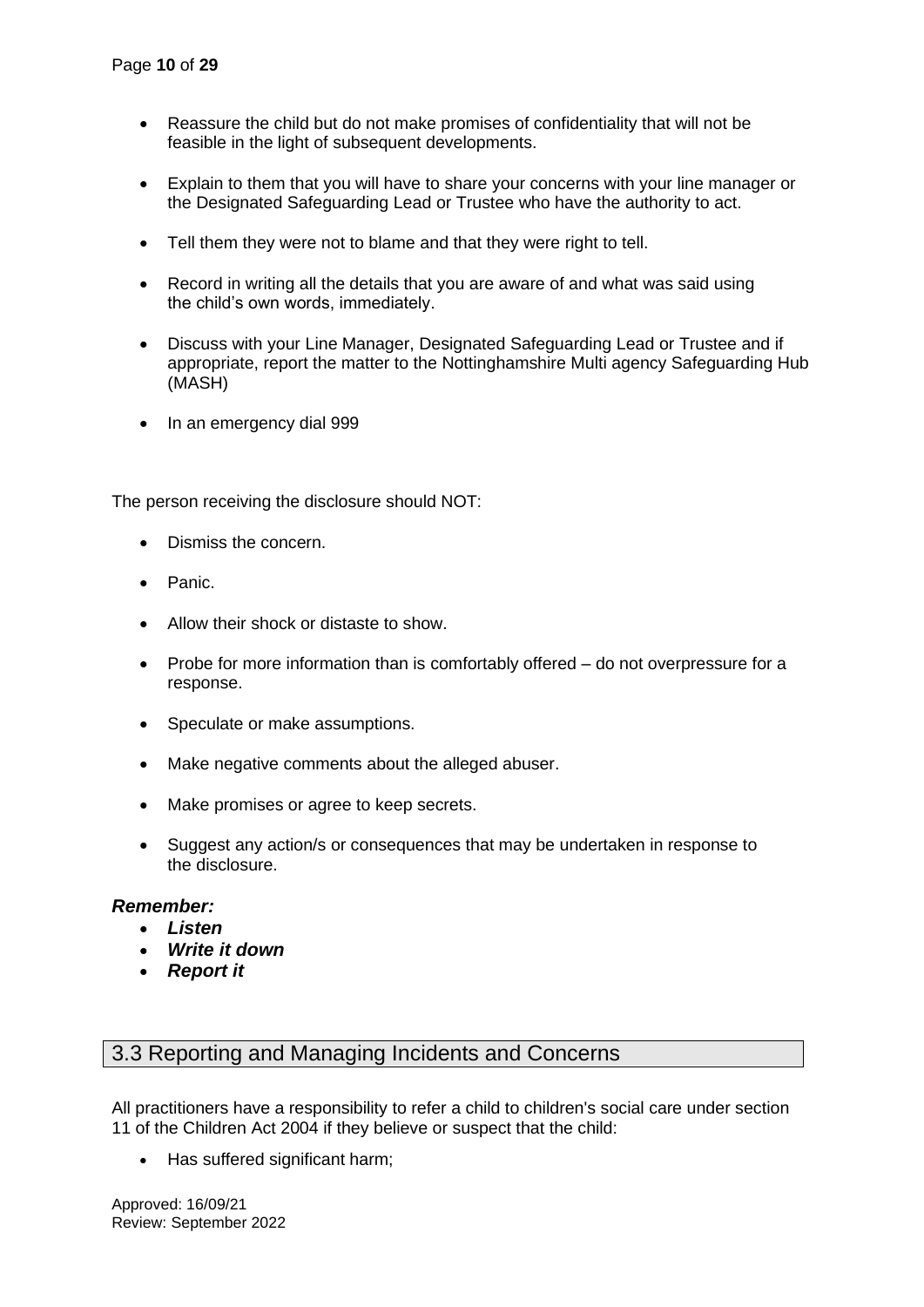- Is likely to suffer significant harm;
- Has a disability, developmental and welfare needs which are likely only to be met through provision of family support services (with agreement of the child's parent) under the Children Act 1989;
- Is a Child in Need whose development would be likely to be impaired without provision of services.
- If there are concerns about the adult or primary carer refer to the adult at risk policy and any other agencies involved

Please remember the well-being of the child is paramount and if you deem a child to be at immediate risk of harm please follow the procedures set out in the flow chart on page 3, the response needed may include:

- Immediate emergency call to Police (999)
- Immediate contact with Nottinghamshire Multi-Agency Safeguarding Hub (MASH) 0300 500 80 90 (Mon to Thur 8.30am-5.00pm, Fri 8.30 to 4.30pm) or
- Nottinghamshire MASH Emergency Duty Team 0300 456 4546 (Out of office hours)
- Immediate verbal intervention with support from the most senior officer available on site without placing the child or an officer at further risk.
- You need to fill in an Incident Report Form for all concerns, suspicions and disclosures relating to the safeguarding of children and young people. This needs to be done as soon as possible to ensure all the facts are recorded. *Do not delay when reporting concerns as a child's welfare or safety may be imminently at risk*. This form can be accessed via the Nottinghamshire County Council website: [https://www.nottinghamshire.gov.uk/care/safeguarding/childrens-mash/report-a-new](https://www.nottinghamshire.gov.uk/care/safeguarding/childrens-mash/report-a-new-concern-about-a-child)[concern-about-a-child](https://www.nottinghamshire.gov.uk/care/safeguarding/childrens-mash/report-a-new-concern-about-a-child)

Information passed on must be relevant necessary and up to date. The type of information needed for a referral will vary based on the nature of the safeguarding incident. Basic information such as name, address, date of birth, parents, school details and nature of the incident should be recorded as a minimum. The following is guide to what other information you will need;

- The nature of the concerns
- How and why they have arisen
- The child's views, if known
- What the child's and the family's needs appear to be
- Whether the family are aware of the referral and whether they are in agreement with it or not
- Whether the concern involves abuse, neglect, CSE, HSM or self-harm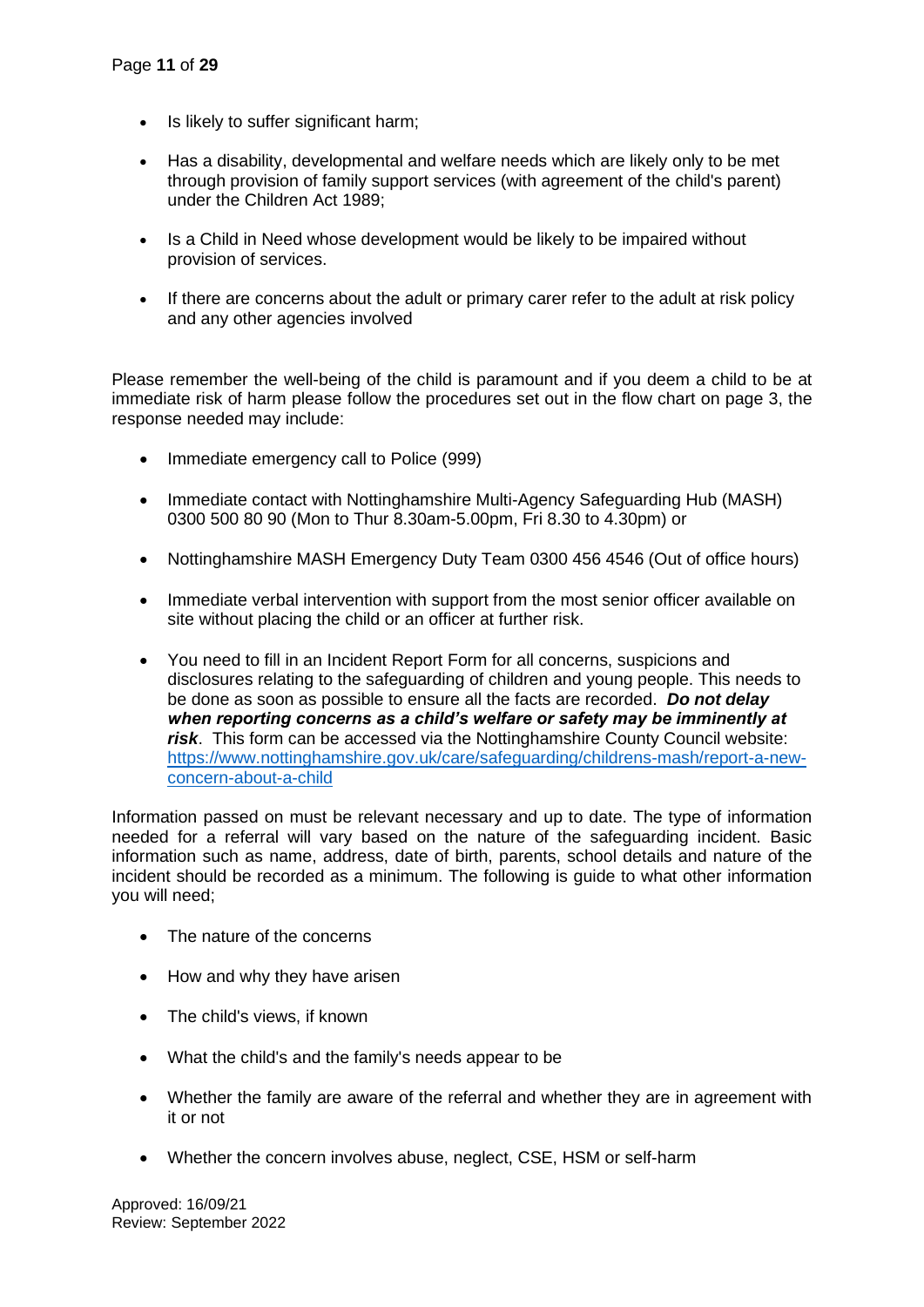• Whether there is any need for any urgent action to protect the child or any other children in the household or community.

### *Parents should always be informed beforehand of any plans to contact Children's Social Care unless this would potentially place the child at further risk of abuse*

through delay or from the parent's actions or reactions; For example, in circumstances where there are concerns or suspicions that a serious crime such as sexual abuse, domestic violence or fabricated or induced illness has taken place.

Where a professional decides not to seek parental permission before making a referral to LA children's social care;

- The decision must be clearly noted in the child's records with reasons, dated and signed and confirmed in the referral to LA children's social care.
- All staff members should consult with their line manager/named or designated safeguarding advisor, if at all practicable, for advice.

It is sometimes difficult to decide the appropriate point of intervention. To help you to determine levels of need when making your own assessment please refer to the Nottinghamshire County's Pathway to Provision threshold guidance. Which can be found: <http://www.nottinghamshire.gov.uk/media/129861/pathwaytoprovisionhandbook.pdf>

For more information on reporting incidents and concerns, please contact the Multi Agency Safeguarding Hub (MASH).

Nottinghamshire Multi Agency Safeguarding Hub (MASH) Office hours Monday to Thursday 8.30am to 5.00pm Friday 8.30am to 4.30pm

Tel: 0300 500 80 90 Email: mash.safeguarding@nottscc.gcsx.gov.uk FAX: 01623 483 295

# 3.4 Confidentiality and Information Sharing

See BWP Confidentiality Policy and Procedures

Staff members may have access to confidential information about children and young people in order to undertake their responsibilities. These details must be kept confidential at all times and only shared when it is in interests of the child to do so.

• Confidentiality must be discussed with children, young people and their parents before any assessment/support work takes place.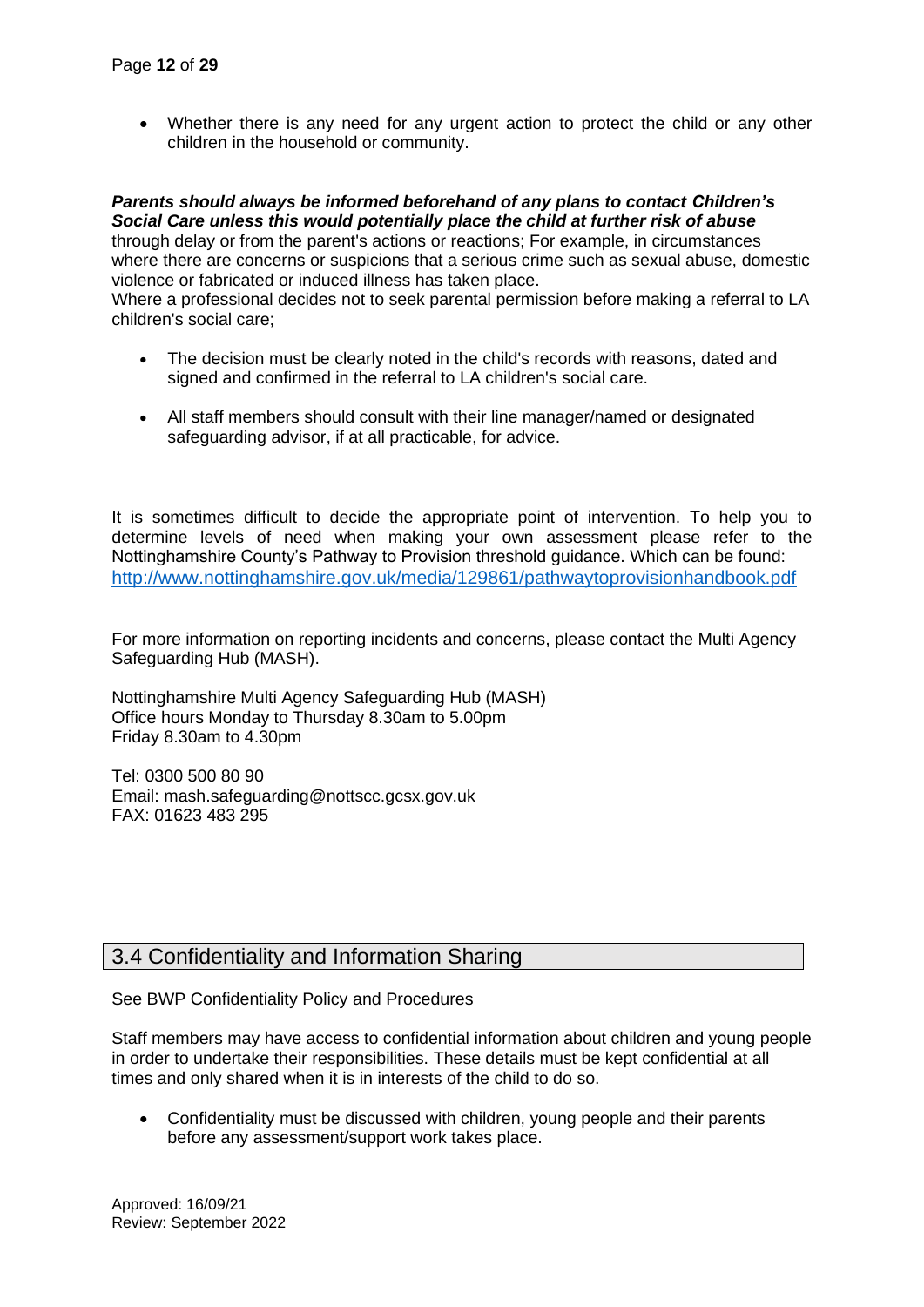- Children young people and parents must be made aware that we are committed to upholding confidential working practices however if a child is at risk of harm then this information will be shared with the relevant services.
- Never promise a child or young person to keep secrets
- Staff members should seek advice from a senior member of staff if they are in any doubt about sharing information they hold or which has been requested of them
- When it comes to reporting safeguarding concerns, Data Protection should not be a barrier to information sharing.

The important statutory duties in relation to safeguarding children cannot be met without effective and appropriate sharing of relevant information, some of which may normally be regarded as confidential between an employee and customer or client.

In making decisions about sharing information, the safety and needs of the child must be the primary consideration. Information can be disclosed without consent where there are well-founded concerns that disclosure is necessary to:

- safeguard a particular child including disclosure of information about an adult who may pose a risk of significant harm to a child or children
- prevent a criminal act taking place or where seeking consent would interfere in criminal enquiries
- prevent harm to staff
- prevent a child being at increased risk of harm

The storing and processing of personal information about children and young people is governed by the Data Protection Act 2018 and the General Data Protection Regulation (GDPR) 2018. Under the new GDPR service users have the right to;

- be informed about the collection and use of their personal data.
- You must provide individuals with information including: your purposes for processing their personal data, your retention periods for that personal data, and who it will be shared with.
- You must provide privacy information (privacy notice) to individuals at the time you collect their personal data from them
- If you obtain personal data from other sources, you must provide individuals with privacy information within a reasonable period of obtaining the data and no later than one month.
- The information you provide to people must be concise, transparent, intelligible, easily accessible, and it must use clear and plain language.

BWP is committed to the storage and protection of personal data and this is detailed specifically within our Data Protection Policy. To support the new GDPR guidelines BWP will ensure: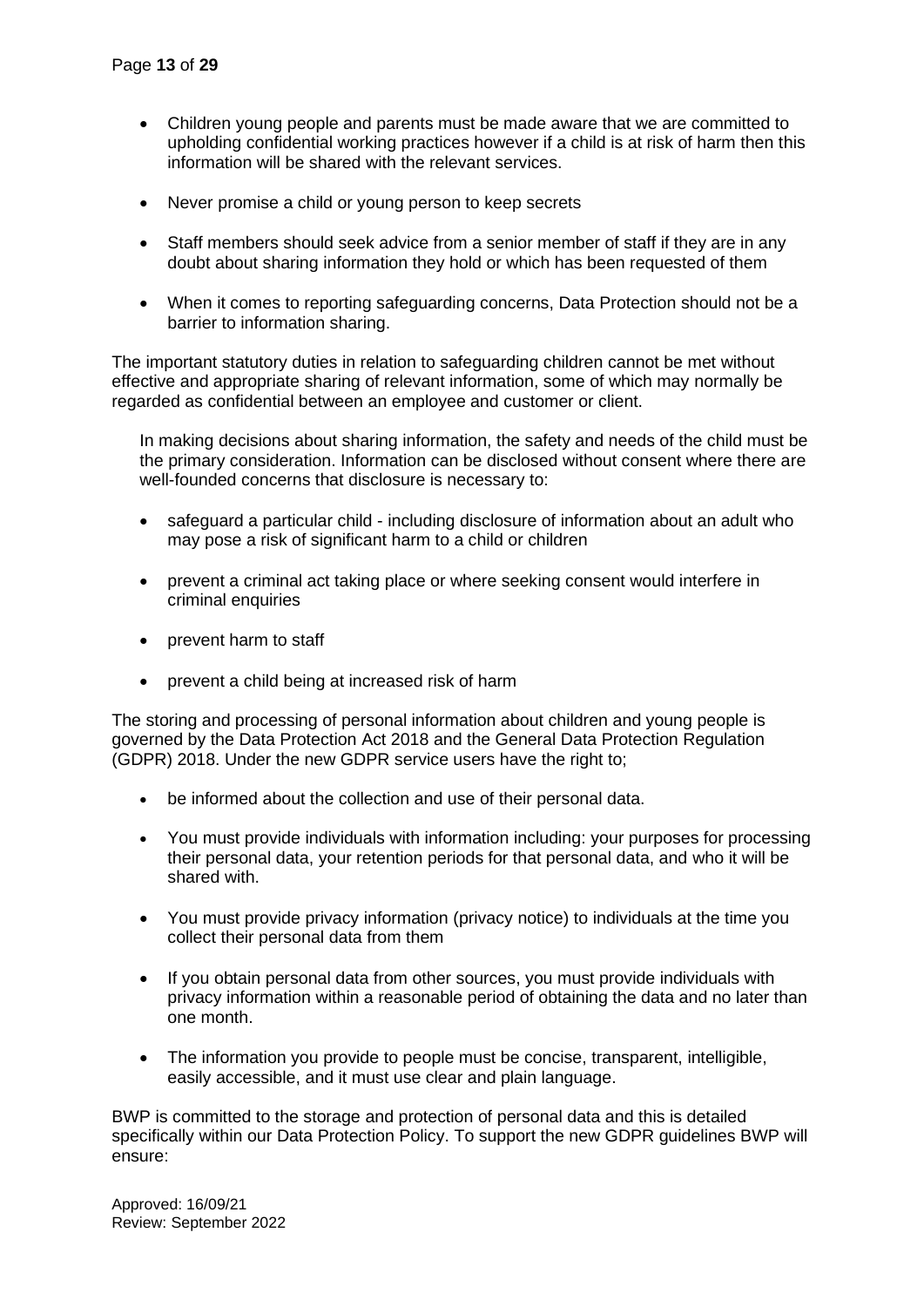- privacy notices are supplied if required and appropriate, to those about whom information is received by BWP. This includes direct disclosures from the parties involved and third party reports about others.
- all staff members should seek advice from their line manager, or local safeguarding services prior to sending a privacy notice to anyone other than the party reporting the issues to ensure that the safety of any children or other parties will not be compromised.
- all service users including children and young people will be made aware of their rights under Data Protection Regulations in plain language ensuring the information given is transparent and concise. This information is also made clear on referral and assessment documentation.

# 4.0 Other Consideration when Working with Children and Young People

# 4.1 BWP Code of Conduct

You will be better placed to avoid any misinterpretation of your actions and ensure the welfare of children and vulnerable adults in your care if you always engage in good practice. Guidance on good practice can be found here: [Behaviour management and codes of](https://learning.nspcc.org.uk/research-resources/templates/behaviour-codes-adults-children)  [conduct | NSPCC Learning](https://learning.nspcc.org.uk/research-resources/templates/behaviour-codes-adults-children)

# 4.2 One to One Support

One to one situations have the potential to make children and young people more vulnerable to harm by those who seek to exploit their position of trust. Adults working in one to one settings with children and young people may also be more vulnerable to unfounded allegations being made against them. Due to the possibility of placing children and adults in vulnerable situations, reasonable and sensible precautions should be in place to manage this risk.

Staff must:

- Ensure full and appropriate risk assessments have been conducted and agreed.
- Not attend meetings with a child or young person in remote, secluded, or unsupervised area.
- Only meet children in an appropriate public place, for example a library, a gallery, a university or a classroom, where other adults are regularly present.
- Avoid use of 'engaged' or equivalent signs wherever possible. Such signs may create an opportunity for secrecy or the interpretation of secrecy
- If providing support in the family home always ensure there is an adult over the age of 18 present at all times whilst support is taking place.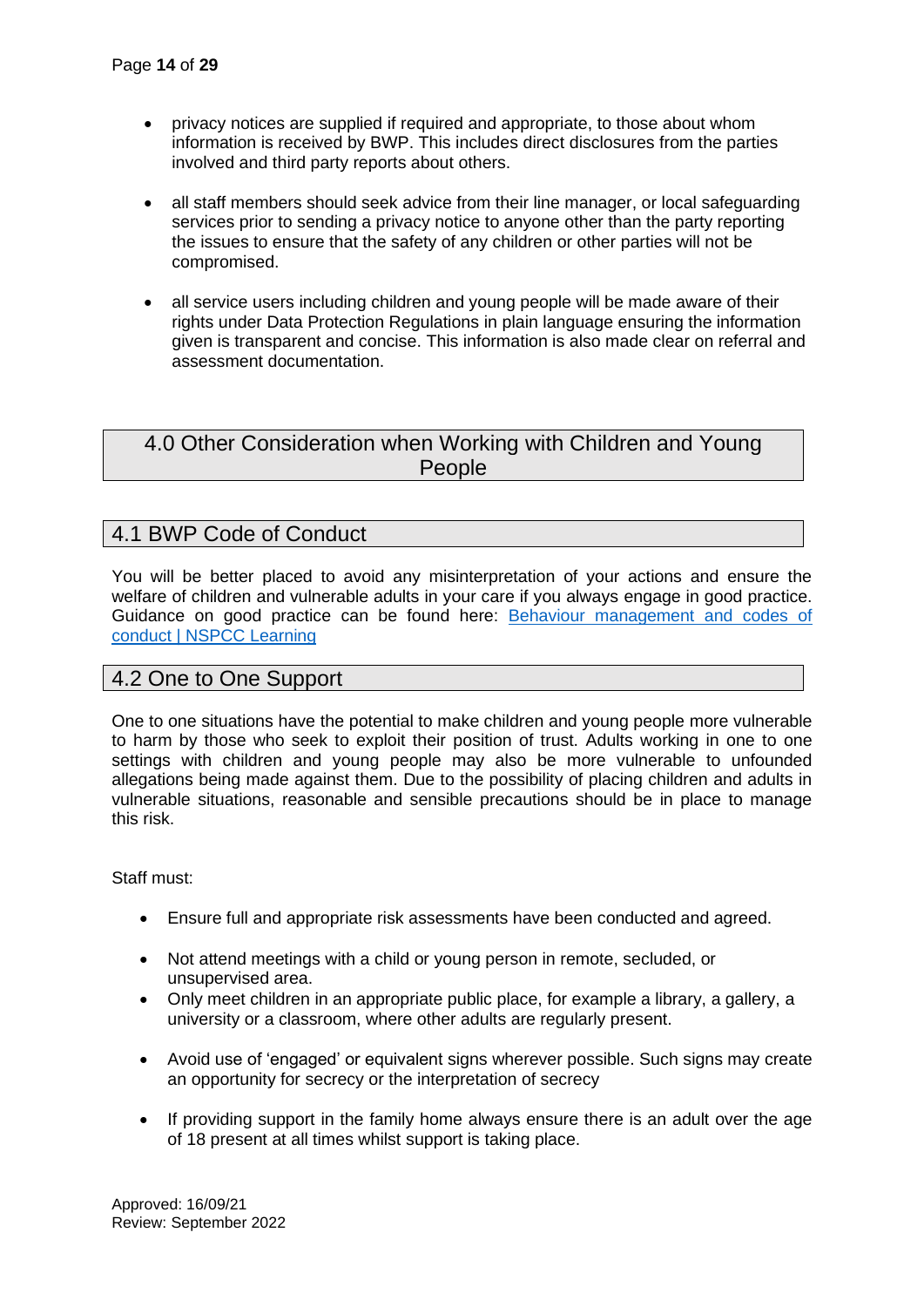• Ensure all session notes are recorded on to the secure management system within 24 hours.

# 4.3 First Aid and Treatment of Injuries

If a child requires first aid or any form of medical attention whilst in your care, then the following good practice should be followed:

- Be aware of any pre-existing medical conditions, medicines being taken by participants or existing injuries and treatment required
- Alert appropriate First Aider within the organisation you are working from
- Keep a written record of any injury that occurs, along with the details of any treatment given
- Only those with a current, recognised First Aid qualification should respond to any injuries
- Where possible any course of action should be discussed with the child in language that they understand and their permission sought before any action is taken
- The child's parents/guardians or carers must be informed of any injury and any action taken as soon as possible, unless it is in the child's interests and on professional advice not to
- A notification of Accident Form must be completed and signed (Appendix C)

# 4.4 Photography

BWP do not take images of children. This means that staff should not:

• display or distribute images of children unless they have consent to do so from parents/carers

- use images, which may cause distress
- use mobile telephones to take images of children
- take images 'in secret', or taking images in situations that may be construed as being secretive.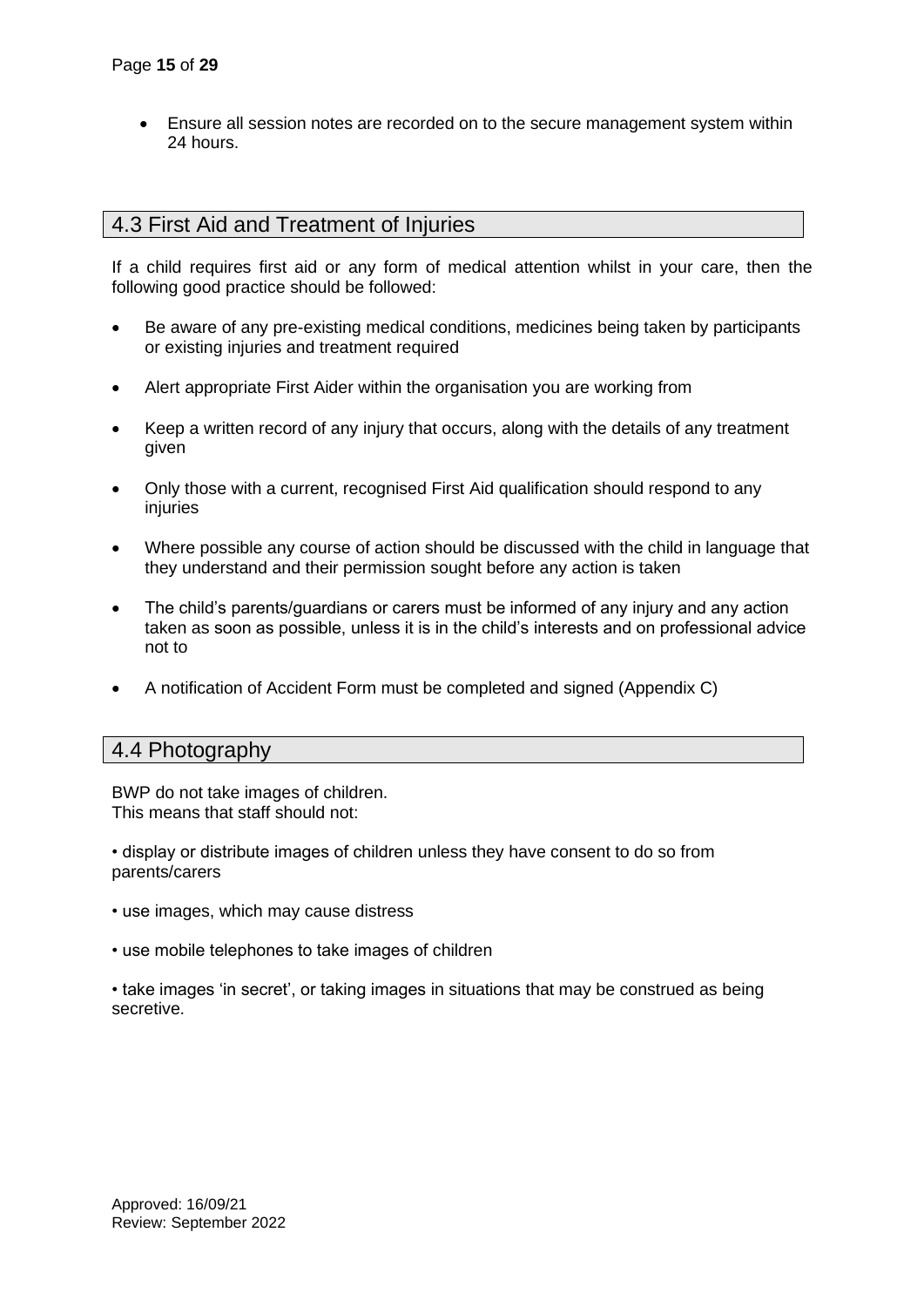# **Appendix A**

# Types of abuse and indicators

The four main areas of abuse are:

### **1. Physical Abuse:**

The child is deliberately hurt, causing injuries such as cuts, bruises, burns, broken bones It can involve hitting, kicking, shaking, throwing, poisoning, burning, suffocating

Parents/carers who make children deliberately unwell (known as fabricated illness) is also defined as physical abuse.

### *Indicators are:*

**Bruises** 

- commonly on the head but also on the ear or neck or soft areas the abdomen, back and buttock
- clusters of bruises on the upper arm, outside of the thigh or on the body
- a bruised scalp and swollen eyes from hair being pulled violently
- bruises in the shape of a hand or object.

#### Burns and Scalds

- can be from hot liquids, hot objects, flames, chemicals or electricity
- on the hands, back, shoulders or buttocks; scalds may be on lower limbs, both arms and/or both legs
- a clear edge to the burn or scald
- sometimes in the shape or an implement for example, a circular cigarette burn
- multiple burns or scalds.

### Bite Marks

- usually oval or circular in shape
- visible wounds, indentations or bruising from individual teeth.

Fractures or Broken Bones

- fractures to the ribs or the leg bones in babies
- multiple fractures or breaks at different stages of healing

### Other injuries and Health Problems

- scarring
- effects of poisoning such as vomiting, drowsiness or seizures
- respiratory problems from drowning, suffocation or poisoning

Signs of head injuries: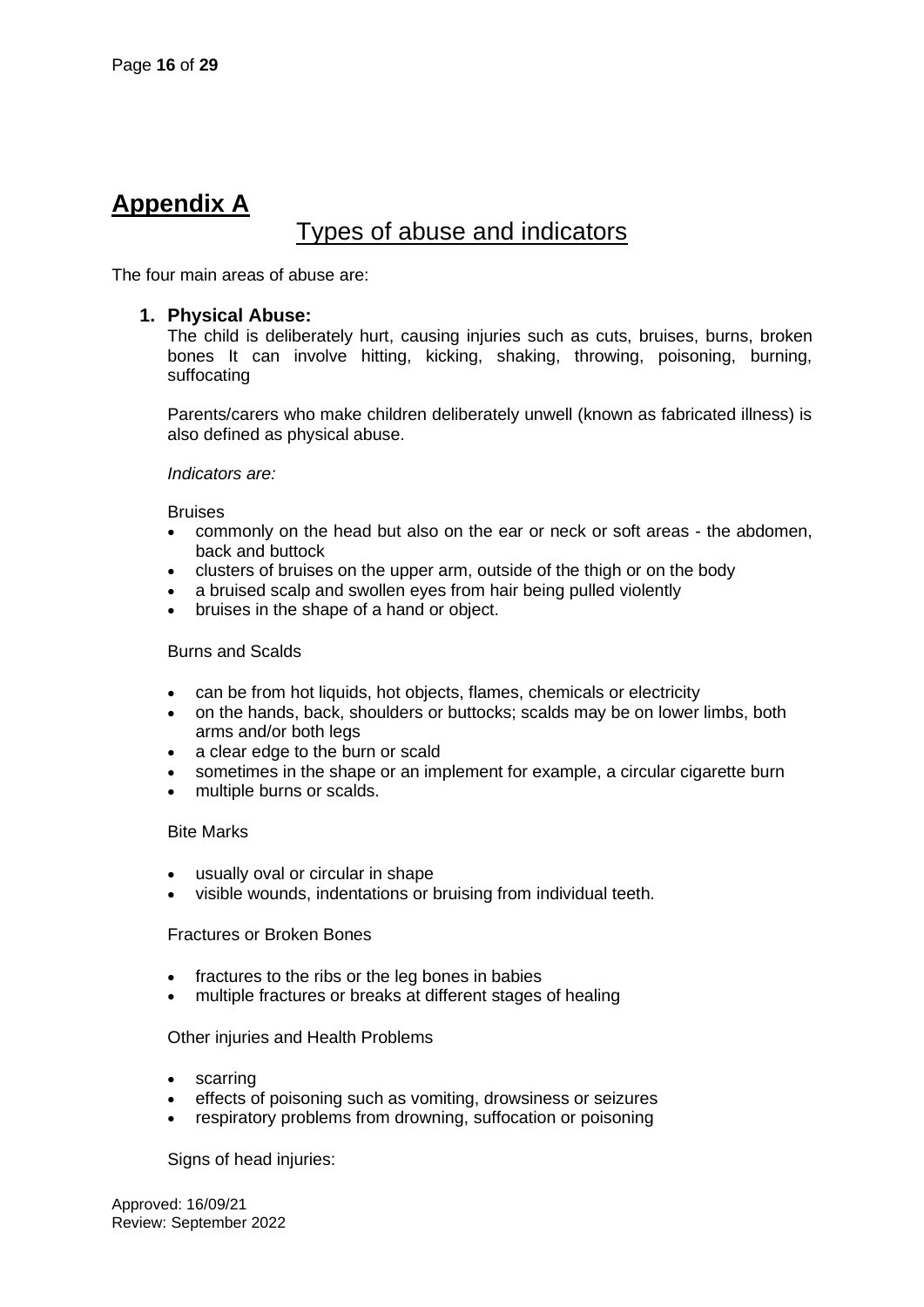- There may be visible signs of an impact such as swelling, bruising or fractures.
- being comatose
- respiratory problems
- seizures
- vomiting
- unusual responses irritable, poor feeding, lethargic, unresponsive.

Not all head injuries are caused by abuse. Sometimes there are other reasons a child may have these symptoms.

### **Fabricated Illness**

- symptoms only appear when the parent or carer is present
- the only person claiming to notice symptoms is the parent or carer
- the affected child has an inexplicably poor response to medication or other treatment
- if one particular health problem is resolved, the parent or carer may then begin reporting a new set of symptoms
- the child's alleged symptoms don't seem plausible for example, a child who has supposedly lost a lot of blood but doesn't become unwell
- the parent or carer has a history of frequently changing GPs or visiting different hospitals for treatment, particularly if their views about the child's treatment are challenged by medical staff
- the child's daily activities are being limited far beyond what you would usually expect as a result of having a certain condition – for example, they never go to school or have to wear leg braces even though they can walk properly
- the parent or carer has good medical knowledge or a medical background
- the parent or carer doesn't seem too worried about the child's health, despite being very attentive
- the parent or carer develops close and friendly relationships with healthcare staff, but may become abusive or argumentative if their own views about what's wrong with the child are challenged
- one parent (commonly the father) has little or no involvement in the care of the child
- the parent or carer encourages medical staff to perform often painful tests and procedures on the child (tests that most parents would only agree to if they were persuaded that it was absolutely necessary)

(nhs.uk, 2016)

# **2. Sexual Abuse:**

Forcing or enticing a child to take part in sexual activities whether or not they appear to give consent. Child sexual abuse can involve contact and/or non-contact abuse. Contact abuse happens when the abuser makes physical contact with the child. Noncontact abuse involves non-touching activities. It can happen online or in person.

Contact Abuse includes

- sexual touching of any part of the body whether the child is wearing clothes or not,
- rape or penetration via the use of an object or any body part,
- forcing or encouraging a child to take part in sexual activity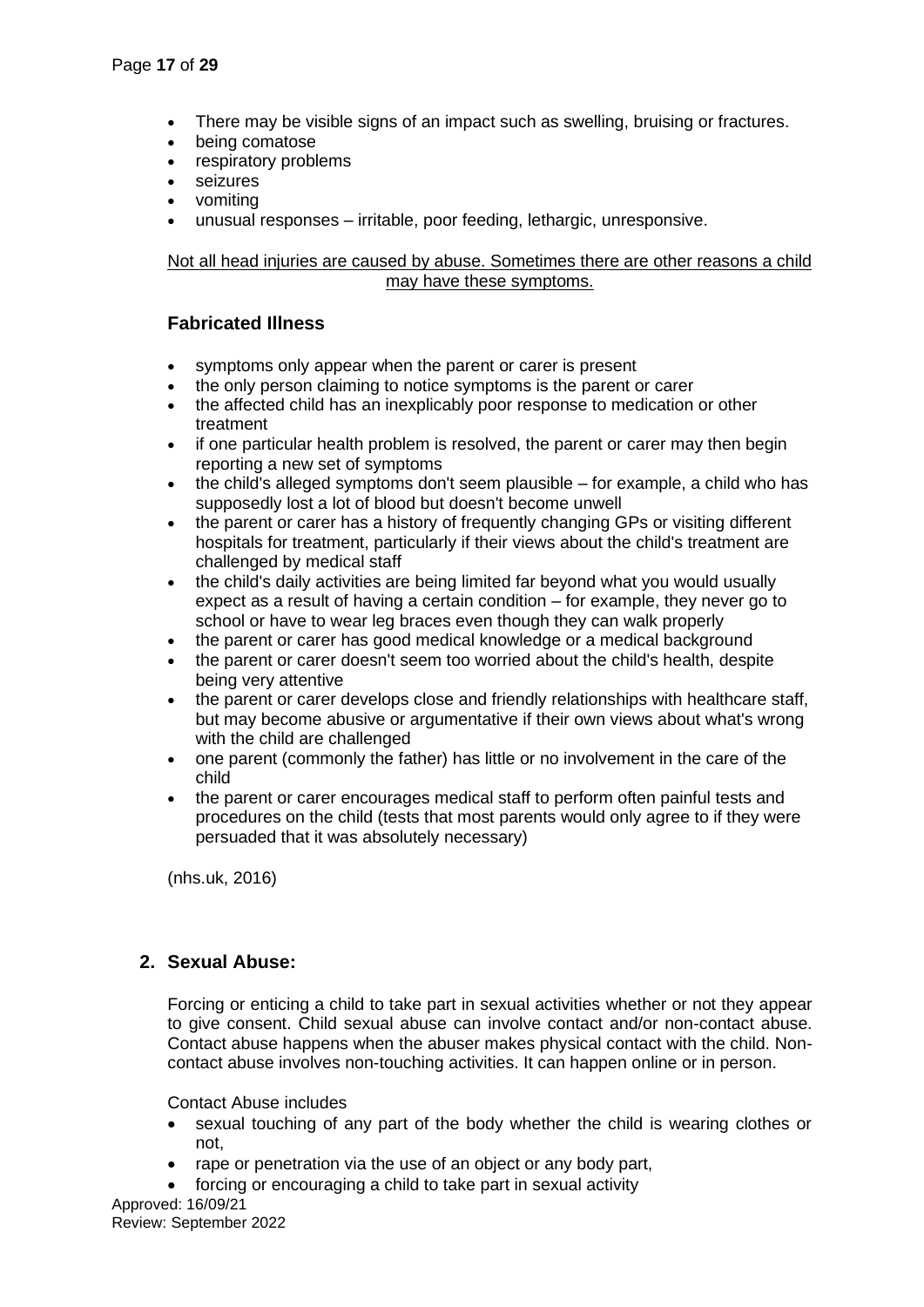making a child take their clothes off, touch someone else's genitals or masturbate.

Non-Contact Abuse includes:

- Encouraging a child to watch or hear sexual acts
- Not taking proper measures to prevent a child being exposed to sexual activities by others
- Showing pornography to a child
- Making, viewing or distributing child abuse images
- Allowing someone else to make, view or distribute child abuse images.
- Persuading or forcing a child to send or post sexually explicit images of themselves, this is sometimes referred to as sexting
- Persuading or forcing a child to take part in sexual activities via a webcam or smartphone
- Having sexual conversations with a child by text or online

### *Indicators are*

Physical Symptoms

- anal or vaginal soreness
- an unusual discharge
- sexually transmitted infection (STI)
- pregnancy.

Showing sexual behaviour that's inappropriate for their age

- a child might become sexually active at a young age
- they might be promiscuous
- they could use sexual language or know information that you wouldn't expect them to

Staying away from certain people

- they might avoid being alone with people, such as family members or friends
- they could seem frightened of a person or reluctant to socialise with them.

# **3. Emotional Abuse:**

Can be persistent and over time, it severely damages a child's emotional health, wellbeing and development. Emotional abuse may include:

- Humiliating, putting down or constantly criticising a child
- Shouting at or threatening a child or calling them names
- Mocking a child or making them perform degrading acts
- Constantly blaming or scapegoating a child for things which are not their fault
- Trying to control a child's life and not recognising their individuality
- Not allowing them to have friends or develop socially
- Pushing a child too hard or not recognising their limitations
- Manipulating a child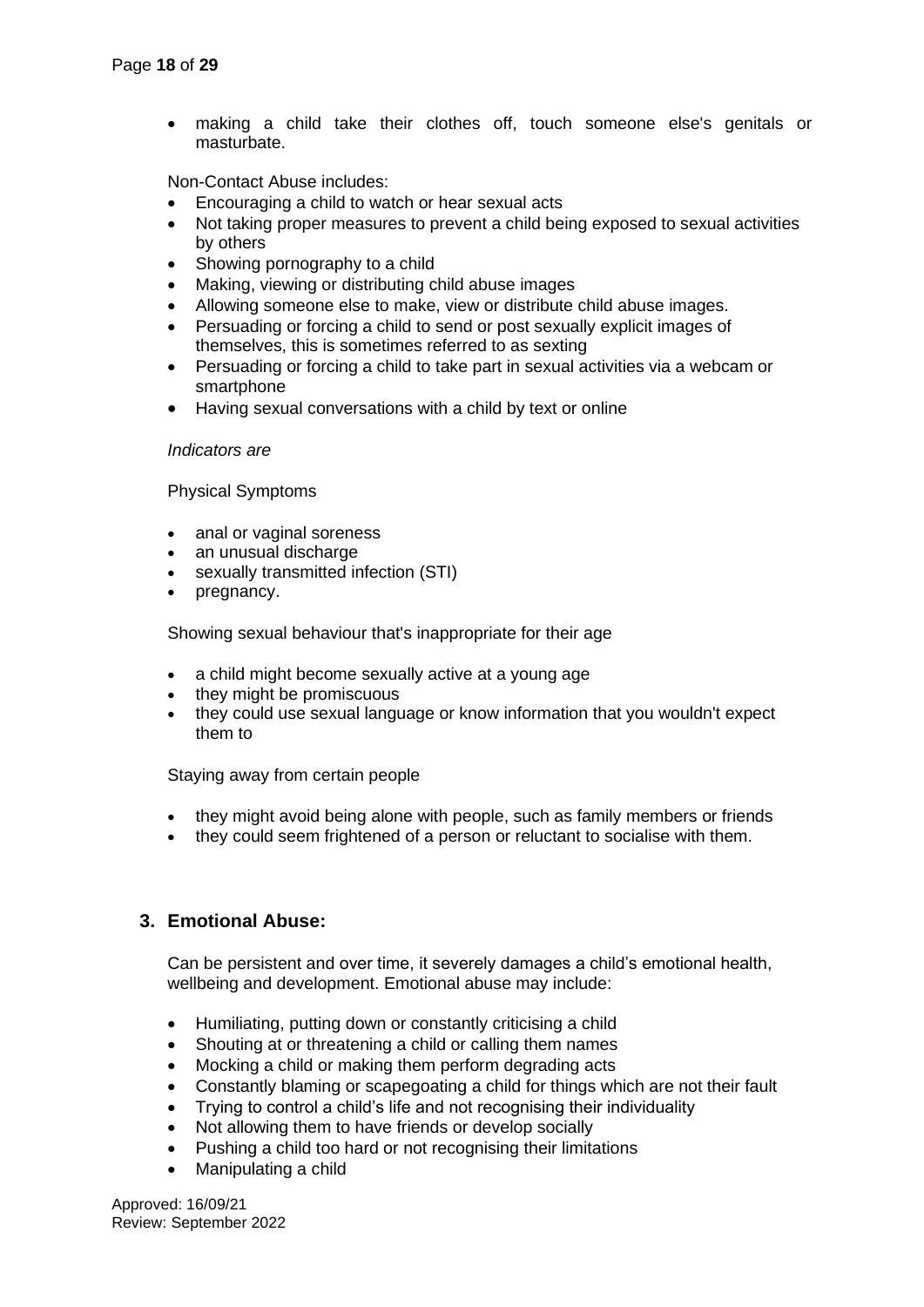- Exposing a child to distressing events or interactions such as drug taking, heavy drinking or domestic abuse
- Persistently ignoring them
- Being cold and emotionally unavailable during interactions with a child
- Never saying anything kind, positive or encouraging to a child and failing to praise their achievements and successes.

### *Indicators*

Babies and pre-school children who are being emotionally abused or neglected may:

- be overly-affectionate towards strangers or people they haven't known for very long
- lack confidence or become wary or anxious
- not appear to have a close relationship with their parent, e.g. when being taken to or collected from nursery etc.
- be aggressive or nasty towards other children and animals.

Older children may:

- use language, act in a way or know about things that you wouldn't expect them to know for their age
- struggle to control strong emotions or have extreme outbursts
- seem isolated from their parents
- lack social skills or have few, if any, friends
- may develop risk taking behaviours such as stealing, bullying and running away
- may develop eating disorders
- may self-harm
- may display negative impulsive behaviour

### Parents Behaviour

All parents tell their children off from time to time. And sometimes the relationship between them might seem strained. But if you notice severe or constant harsh behaviour, or that a child seems scared or unfeeling towards their parent, it could be a sign that the child is being emotionally abused.

### **4. Neglect:**

Neglect can be difficult to identify. Isolated signs may not indicate neglect, but multiple and persistent signs over time could indicate a problem. Some signs of neglect are:

- Children who appear hungry they may come to school without lunch money or even try to steal food
- Children who appear dirty or smelly and whose clothes are unwashed or inadequate for the weather conditions
- Children who are left alone or unsupervised
- Children who fail to thrive or who have untreated injuries, health or dental problems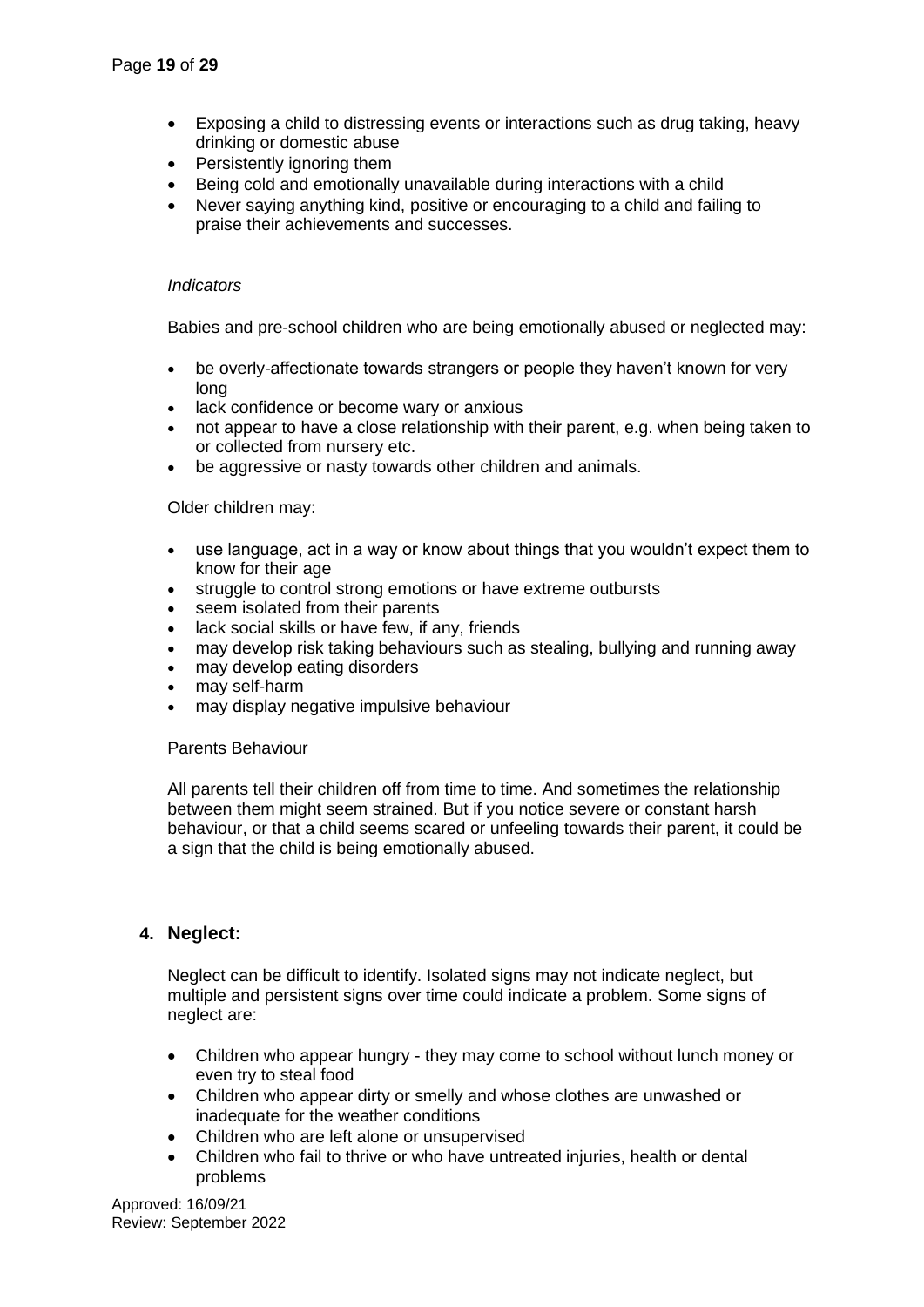- Children with poor language, communication or social skills for their stage of development
- Children who live in an unsuitable home environment, for example the house is very dirty and unsafe, perhaps with evidence of substance misuse or violence
- Children who have taken on the role of carer for other family members.

### *Indicators*

Poor hygiene and appearance

### Child may:

- be smelly or dirty
- have unwashed clothes
- have inadequate clothing, e.g. not having a winter coat
- seem hungry or turn up to school without having breakfast or any lunch money
- have frequent and untreated nappy rash in infants.

### Health and development problems

- untreated injuries, medical and dental issues
- repeated accidental injuries caused by lack of supervision
- recurring illnesses or infections
- not been given appropriate medicines
- missed medical appointments such as vaccinations
- poor muscle tone or prominent joints
- skin sores, rashes, flea bites, scabies or ringworm
- thin or swollen tummy
- anaemia
- tiredness
- faltering weight or growth and not reaching developmental milestones (known as failure to thrive)
- poor language, communication or social skills.

Housing and family issues

- living in an unsuitable home environment for example dog mess being left or not having any heating
- left alone for a long time
- taking on the role of carer for other family members

Having one of the signs or symptoms above doesn't necessarily mean that a child is being neglected. But if you notice multiple, or persistent, signs then it could indicate there's a serious problem.

### (NSPCC, 2018)

In addition, Children and Young people can be exposed to Child Sexual Exploitation and engage in Self harm or Sexual Harmful Behaviour.

# **Child Sexual Exploitation (CSE)**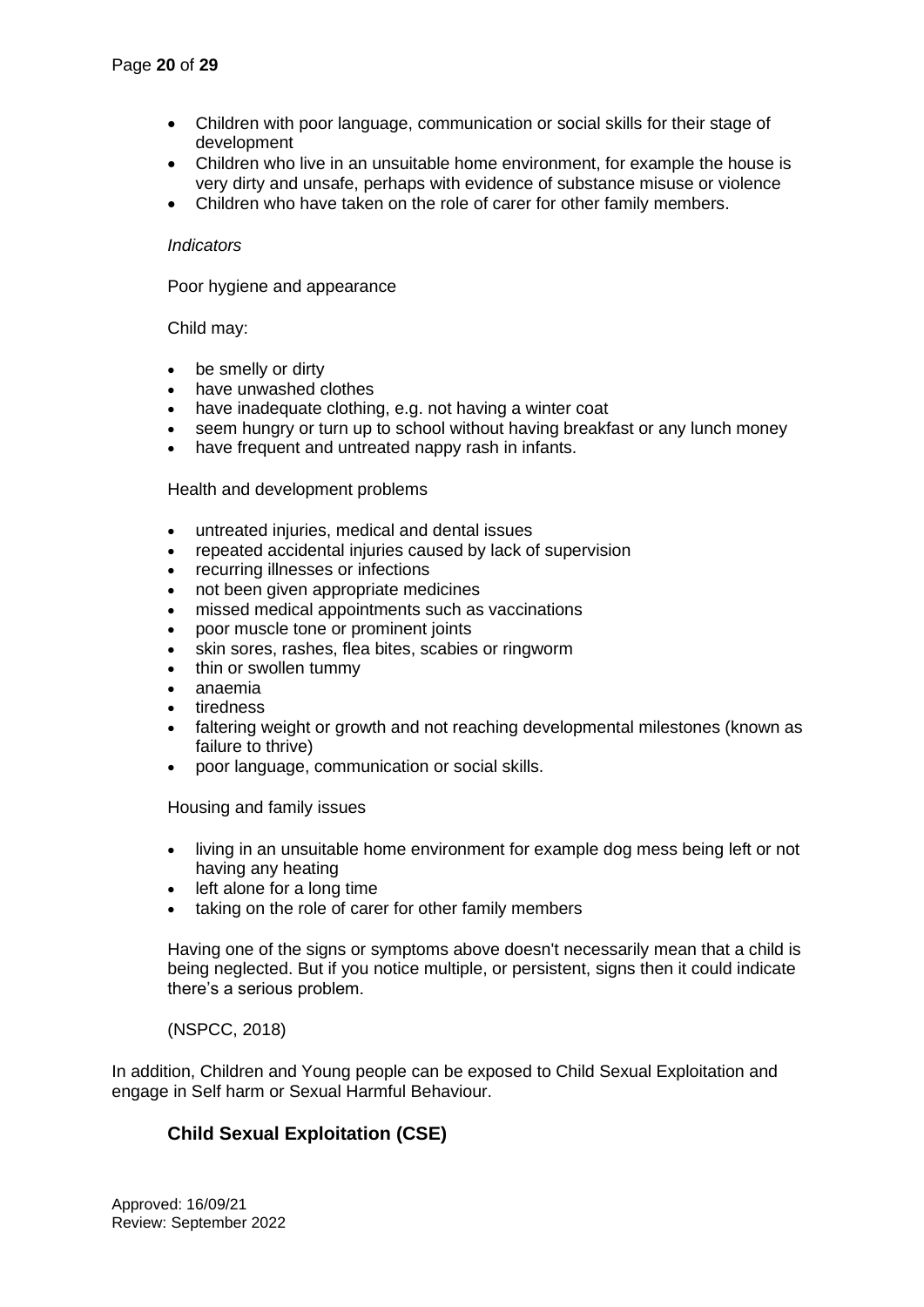Young people may be tricked into believing there is a consensual loving relationship through the abuser exploiting situations and giving gifts in exchange for sexual activities. They often trust their abuser and do not understand that they are being abused. They may depend on their abuser or be too scared to tell anyone what is happening. Child sexual exploitation can involve violent, humiliating and degrading sexual assaults and involve multiple perpetrators. It can be difficult to spot the signs if a young person is being sexually exploited as these signs can be mistaken for normal teenage behaviour.

Some of the signs include:

- Go missing from home, care or education
- Be involved in abusive relationships, appearing intimidated and fearful of certain people or situations
- Hang out with groups of older people, anti-social groups, or with other vulnerable peers
- Get involved in gangs
- Have older boyfriends or girlfriends
- Spend time at places of concern, such as hotels or known brothels
- Not know where they are, because they have been moved around the country
- Be involved in petty crime such as shoplifting
- Have access to drugs and alcohol
- Have new things such as clothes and mobile phones which they can't or won't explain
- Have unexplained physical injuries. Change in physical appearance- new clothes, more/less make up, poor self-image, weight gain/loss
- Expressions of despair (self-harm, overdose, eating disorder, challenging behaviour, aggression, appearing drunk or under the influence of drugs/alcohol, suicidal tendencies, looking tired or ill, sleeping during the day.)
- Increased use of online gaming including Xbox
- Getting into cars with unknown adults or associating with known CSE adults
- Reports of being involved in CSE through being seen in hotspots (i.e. in certain flats, recruiting grounds, cars or houses and maybe in company of known CSE adults)
- Being secretive or withdrawn
- Associating with other sexually exploited children
- Unsuitable or inappropriate accommodation (including street homelessness, staying with adults known to be involved in CSE and living in a place where needs are not met)
- Being involved in witchcraft
- Living independently and failing to respond to attempts by workers to keep in touch.
- Having possession of hotel keys/key cards or keys to unknown premises
- Knowledge of towns and cities they have no previous connection with
- Disappearing from the 'system' with no contact or support
- Sexually transmitted infections/ pregnancy
- serious self-harming behaviour
- Exclusion and/or unexplained absences from school or not engaged in education or training. Non school attendance or excluded due to behaviour
- Child under 16 meeting different adults and exchanging or selling sexual activity
- Becoming disruptive at home or school using offensive language
- Regularly coming home late or going missing overnight or longer
- Isolated from peers and social networks; not mixing with their usual friends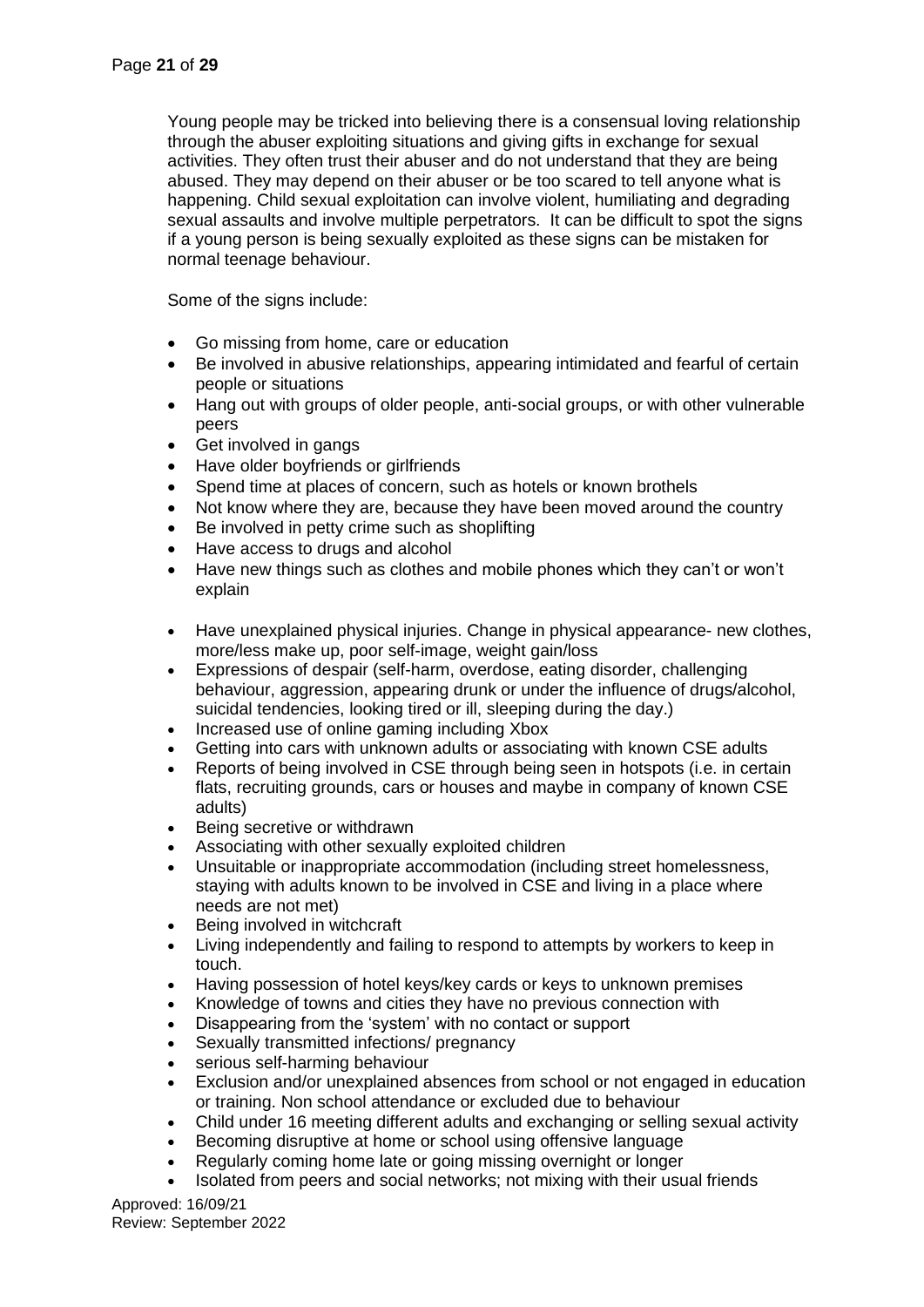- Unusual association with taxi drivers/firms
- Having multiple mobile phones, sim cards or use of a mobile phone that causes concern; multiple callers, more texts than usual
- Being taken abroad by family members (forced marriage)
- Having marks or scars on their body which they try to conceal by refusing to undress or uncover parts of their body
- Multiple miscarriages or terminations
- Being defensive about where they have been and what they have been doing
- Use of the internet that causes concern including possible use of web cam
- Association with gangs
- Removed from known 'red light' district by professionals due to suspected CSE
- Returning home after long intervals but appearing well cared for
- Lack of positive relationship with a protective, nurturing adult
- Overtly sexualised dress
- Disclosure of physical/ sexual assault and then refusing to make or withdrawing a complaint

(STOP CSE -, 2018)

# **Harmful Sexual Behaviours (HSB)**

Children and young people who develop harmful sexual behaviour harm themselves and others. If you are concerned a child may be showing harmful sexual behaviour you should discuss with or refer to BWP Children's Service.

Children and young people who behave in a sexually harmful way may have been abused in the past. Sometimes a child's reaction to past abuse can lead to them developing harmful sexual behaviour.

HSB can include:

- using sexually explicit words and phrases
- inappropriate touching
- using sexual violence or threats
- full penetrative sex with other children or adults.

It is normal for children to show signs of sexual behaviour at each stage in their development. Children also develop at different rates therefore, you have to be mindful that behaviours which might be concerning will depend on the child's age and stage of development. Brook sexual health and wellbeing for under 25's has developed an easy to follow traffic light system to help identify healthy, concerning, and unhealthy sexual behaviours. You can find out more about this tool here: <https://www.brook.org.uk/our-work/category/sexual-behaviours-traffic-light-tool>

There are 4 phases of childhood sexual development. Just like every other part of growing up, some children mature sooner or later than others. Children with developmental delays may not stick to these age guides. If you're worried about anything you should speak to a health professional about it.

Harmful Behaviours have been taken from the Brook Sexual Behaviour Traffic Light Tool. Normal sexual development can be sourced from their website. <https://www.brook.org.uk/our-work/the-sexual-behaviours-traffic-light-tool>

Approved: 16/09/21 Review: September 2022 Red behaviours are outside of safe and healthy behaviour. They may be: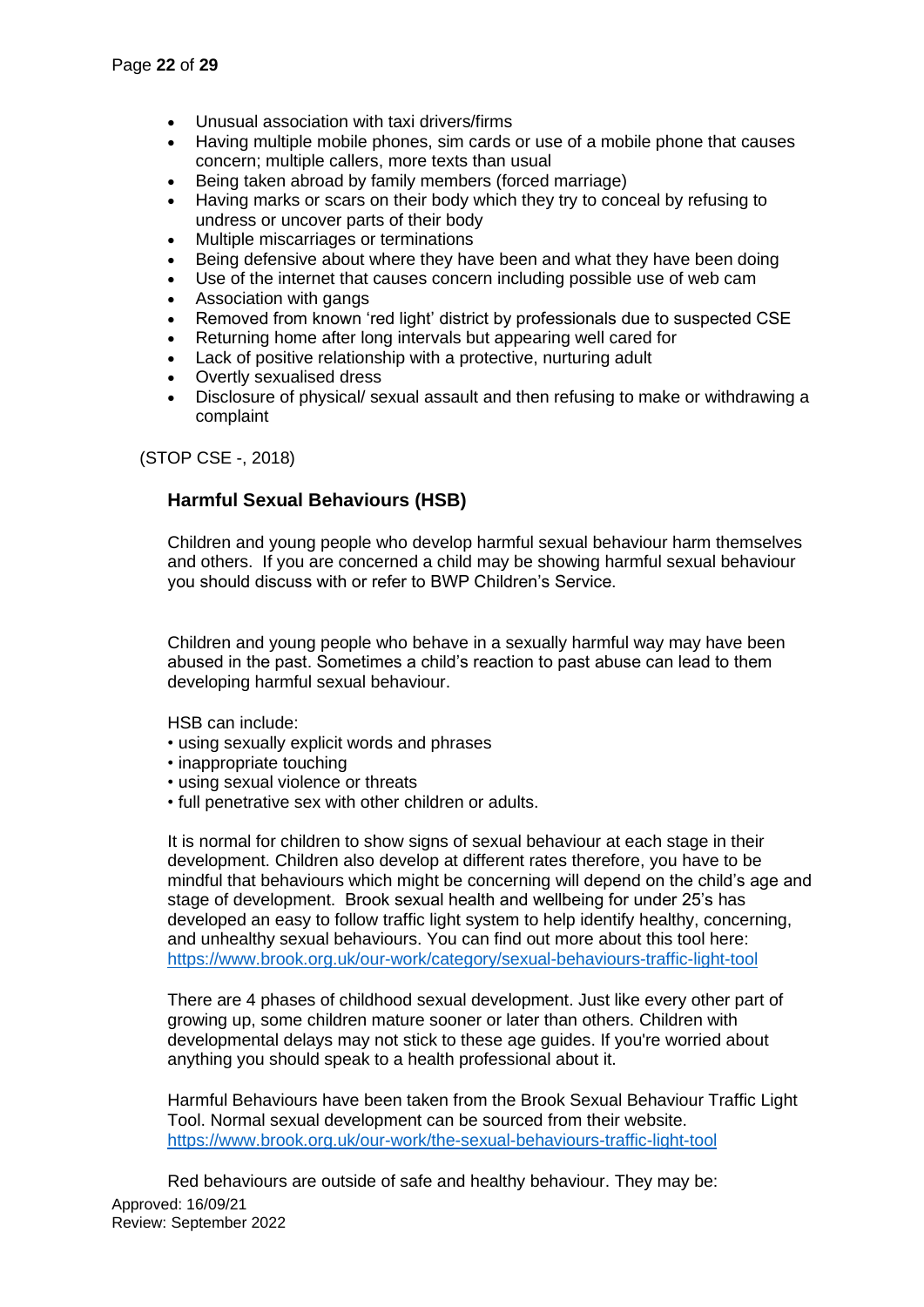- excessive, secretive, compulsive, coercive, degrading or threatening
- o involving significant age, developmental, or power differences
- $\circ$  of concern due to the activity type, frequency, duration or the context in which they occur

### **0-5 Years**

- persistently touching the genitals of other children
- persistent attempts to touch the genitals of adults
- simulation of sexual activity in play
- sexual behaviour between young children involving penetration with objects
- forcing other children to engage in sexual play

### **5-9 Years**

- frequent masturbation in front of others
- sexual behaviour engaging significantly younger or less able children
- forcing other children to take part in sexual activities
- simulation of oral or penetrative sex
- sourcing pornographic material online

### **9-13 Years**

- exposing genitals or masturbating in public
- distributing naked or sexually provocative images of self or others
- sexually explicit talk with younger children
- sexual harassment
- arranging to meet with an online acquaintance in secret
- genital injury to self or others
- forcing other children of same age, younger or less able to take part in sexual activities
- sexual activity e.g. oral sex or intercourse
- presence of sexually transmitted infection (STI)
- evidence of pregnancy

### **13-17 Years**

- exposing genitals or masturbating in public
- preoccupation with sex, which interferes with daily function
- sexual degradation/humiliation of self or others
- attempting/forcing others to expose genitals
- sexually aggressive/exploitative behaviour
- sexually explicit talk with younger children
- sexual harassment
- non-consensual sexual activity
- use of/acceptance of power and control in sexual relationships
- genital injury to self or others
- sexual contact with others where there is a big difference in age or ability
- sexual activity with someone in authority and in a position of trust
- sexual activity with family members
- involvement in sexual exploitation and/or trafficking
- sexual contact with animals
- receipt of gifts or money in exchange for sex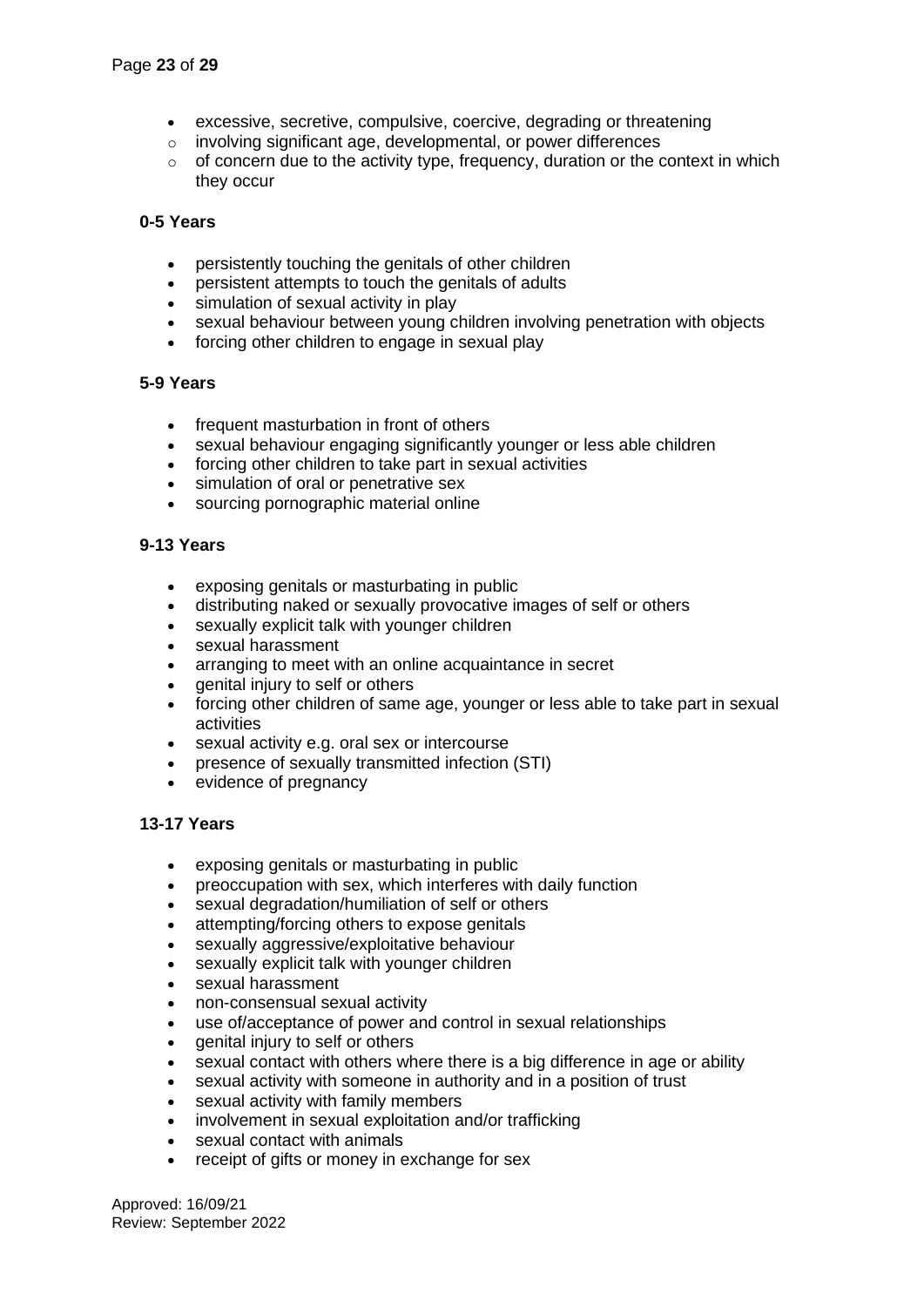(Brook.org.uk, 2018)

### **Self-Harm**

See Harmless 2021 statistics on self harm below: [https://broxtowewp.sharepoint.com/:b:/s/children/EQ9jWDQxyfhBl29tuXO7p\\_gB3b14aae](https://broxtowewp.sharepoint.com/:b:/s/children/EQ9jWDQxyfhBl29tuXO7p_gB3b14aaeh4a8vzskbyVAZag?e=KCiv0l) [h4a8vzskbyVAZag?e=KCiv0l](https://broxtowewp.sharepoint.com/:b:/s/children/EQ9jWDQxyfhBl29tuXO7p_gB3b14aaeh4a8vzskbyVAZag?e=KCiv0l)

There are links between depression and self-harm. Quite often, a child or young person who is self-harming is being bullied, under too much pressure to do well at school, being emotionally abused, grieving or having relationship problems with family or friends (NSPCC 2018).

Self-harm can take lots of different physical forms such as:

- Cutting
- **Burning**
- Bruising
- Scratching
- Hair-pulling
- **Poisoning**
- Overdosing

A supportive response demonstrating respect and understanding of the child or young person, along with a non-judgmental attitude, are of the upmost importance.

If you have concerns about self harm you should discuss with or refer to BWP Children's Service.

Current guidance from Nottinghamshire Safeguarding Children Board, suggests practitioners should talk **and listen** to the child or young person in a private safe environment, not in the presence of other pupils/friends/family and establish:

- If and how they have self-harmed;
- The immediate trigger and underlying stresses/concerns/issues
- Explore how imminent or likely (further) self-harm might be
- Find out what help or support the child or young person would wish to have;
- Find out who else may be aware of their feelings.
- Are they at risk of harm from others?
- Are they worried about something?
- Ask about the young person's health and any other problems such as relationship difficulties, abuse and sexual orientation issues?
- What other risk taking behaviour have they been involved in?
- What have they been doing that helps?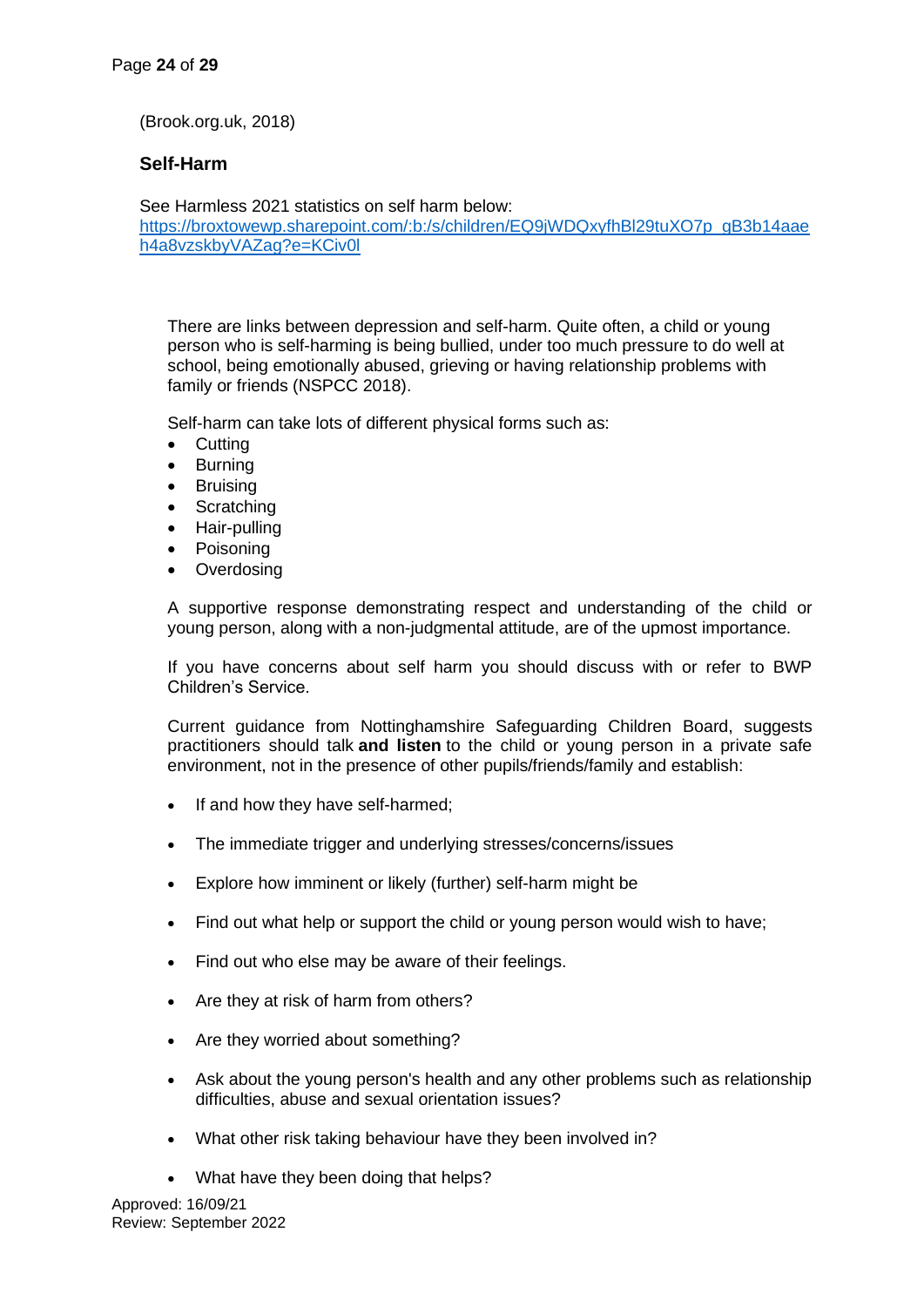- What are they doing that stops the self-harming behaviour from getting worse?
- What can be done in school or at home to help them with this?
- How are they feeling generally at the moment?
- What needs to happen for them to feel better?

### **Do not**:

- Panic
- Dismiss what the child or young person says
- Disempower the child or young person
- Ignore or dismiss their feelings or behaviour
- See it as attention seeking or manipulative
- Trust appearances alone, as many children and young people learn to cover up their distress

Staff should always be mindful of the underlying factors, which may lead a child or young person of any age to self-harm. This is particularly the case for children of primary school age as self-harm in this age group is less common.

Professionals should keep parents informed and involve them in any information sharing decisions even if a child is competent or over 16. However, if a competent child wants to limit the information given to their parents or does not want them to know it at all; the child's wishes should be respected, unless the conditions for sharing without consent apply.

You can access detailed guidance on the indicators, actions to take and consent in regards to self-harm on NSCB website: [http://nottinghamshirescb.proceduresonline.com/p\\_self\\_harm\\_suicidal.html](http://nottinghamshirescb.proceduresonline.com/p_self_harm_suicidal.html)

The exact reasons why children and young people decide to hurt themselves aren't always easy to work out. In fact, they might not even know exactly why they do it. Quite often a child or young person who is self-harming is being bullied, under too much pressure to do well at school, being abused, grieving or having relationship problems with family or friends. Selfharm is often used as a coping mechanism. The physical pain of self-harm might feel easier to deal with than the emotional pain that's behind it.

### **Please note self-harm on its own is not an indicator that a child/YP is being abused.**

Physical signs of self-harm:

These are commonly on the head, wrists, arms, thighs and chest and include:

- cuts
- bruises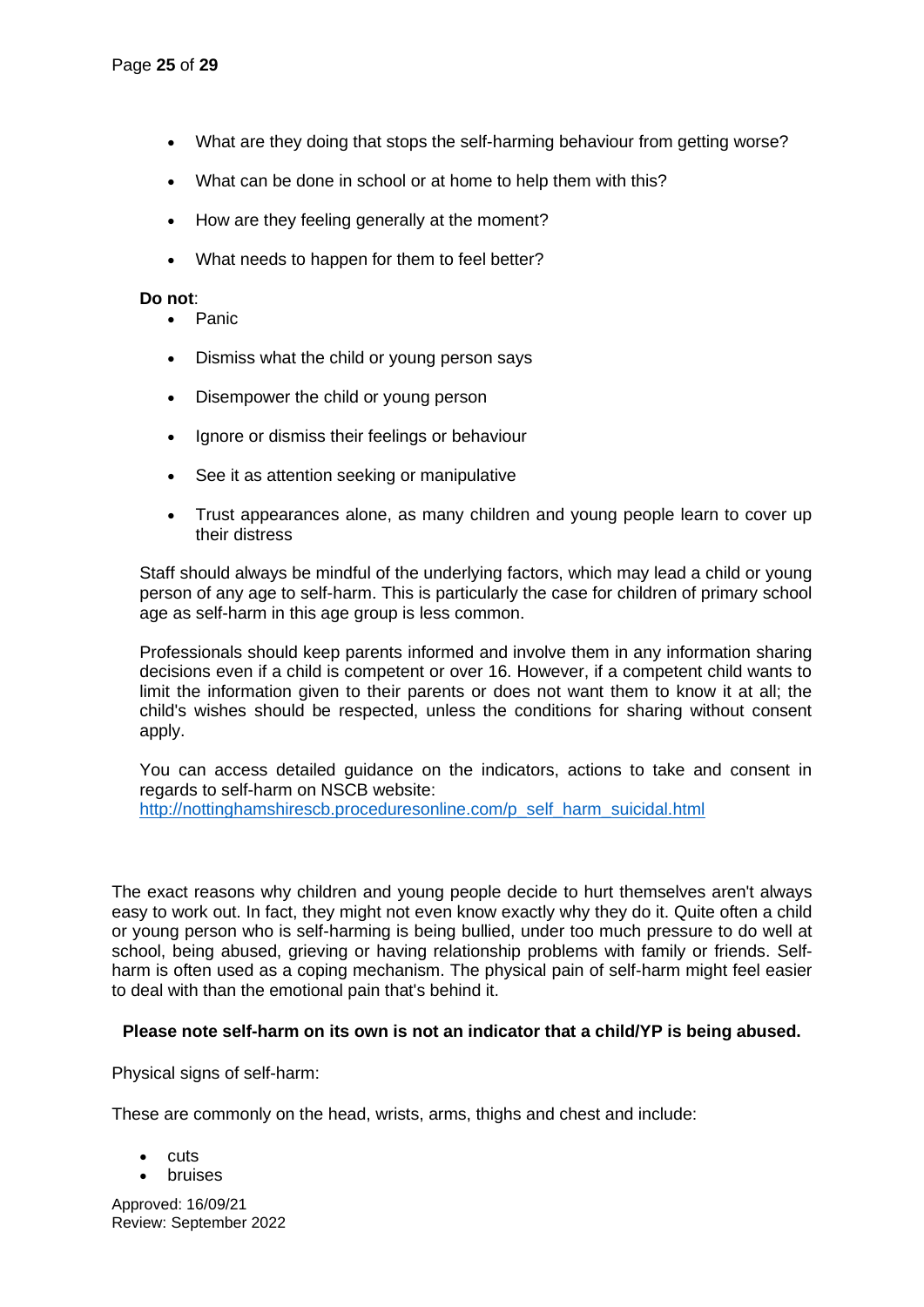- **burns**
- bald patches from pulling out hair

Young people who self-harm are also very likely to keep themselves covered up in longsleeved clothes even when it's really hot.

Emotional signs of self-harm:

- depression, tearfulness and low motivation
- becoming withdrawn and isolated, for example wanting to be alone in their bedroom for long periods
- unusual eating habits; sudden weight loss or gain
- low self-esteem and self-blame
- drinking or taking drugs

(NSPCC, 2018)

### **References for Indicators of Abuse**

Brook.org.uk. (2018). *Brook | Our work | The Sexual Behaviours Traffic Light Tool*. [online] Available at: https://www.brook.org.uk/our-work/the-sexual-behaviours-traffic-light-tool [Accessed 4 Sep. 2018].

STOP CSE -. (2018). *NWG Network | What is CSE?* [online] Available at: http://www.stopcse.org/what-is-cse/ [Accessed 4 Sep. 2018].

nhs.uk. (2016). *Signs*. [online] Available at: https://www.nhs.uk/conditions/fabricated-orinduced-illness/symptoms/ [Accessed 4 Sep. 2018].

NSPCC. (2018). *Signs, indicators and effects*. [online] Available at: https://www.nspcc.org.uk/preventing-abuse/child-abuse-and-neglect/physical-abuse/signssymptoms-effects/ [Accessed 4 Sep. 2018].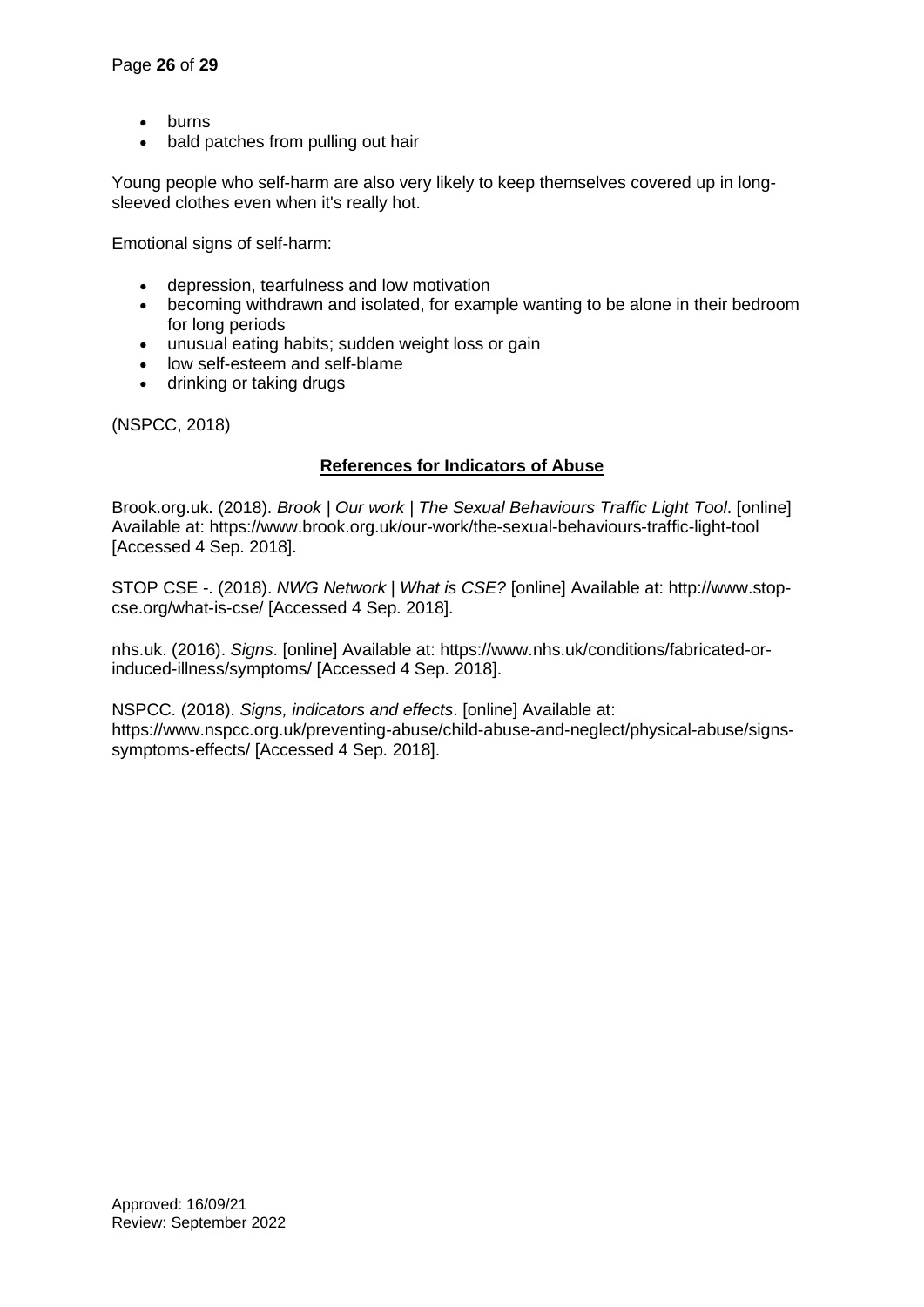# **Appendix B**

# Good Practice Working with Children and Young People

# **Good Practice**

- Always put the welfare of the children before any other agenda
- Treat all children equally with dignity and respect.
- Recognise that any role that interacts with children places you in a position of trust, and undertake to uphold that trust at all times.
- Use appropriate language when conversing with children.
- Behave as role models and be suitable examples for children
- Adults who work with children and young people should ensure they take care to ensure they are dressed appropriately for the tasks and the work they undertake.
- Report any suspected infatuations
- Adults who work with children and young people should not seek to have social contact with them or their families.
- Not all children and young people feel comfortable about physical contact, and adults should not make the assumption that it is acceptable practice to use touch as a means of communication.
- Permission should be sought from a child or young person before physical contact is made.
- When physical contact is made with a child this should normally be initiated by them and be in response to their needs at the time, of limited duration and appropriate to their age, stage of development, gender, ethnicity and background.
- Always wear appropriate clothing when working with children, e.g. dress according to the duties to be undertaken in a manner befitting the responsible care of children. Name badges must be worn where provided and/or identification that you are representing BWP must be worn at all times
- Ensure a code of behaviour is established at the start of each session so that everyone knows what is expected of them and what is acceptable. If you have to discipline a child, then do so in a positive constructive manner making sure that the child knows it is the behaviour that is unacceptable
- Use appropriate language and explanations. (It is not always what is said but how it is said that can be of concern and of great importance)

# **Practice that is not acceptable**

- Allowing inappropriate language of all parties to go unchallenged
- Making sexually suggestive comments to or around a child
- Engaging in rough physical or sexually provocative play with a child
- Allowing or engaging in inappropriate touching
- Inviting or allowing a child to stay in your home
- Taking children to your home, for however short a time
- Performing personal care for someone which they can do themselves or that you are not trained to do
- Forming inappropriate relationships with children in your care, N.B Remember this legally means a child up to 18 years of age
- Allowing allegations made by a child to go unchallenged, unrecorded or un-acted upon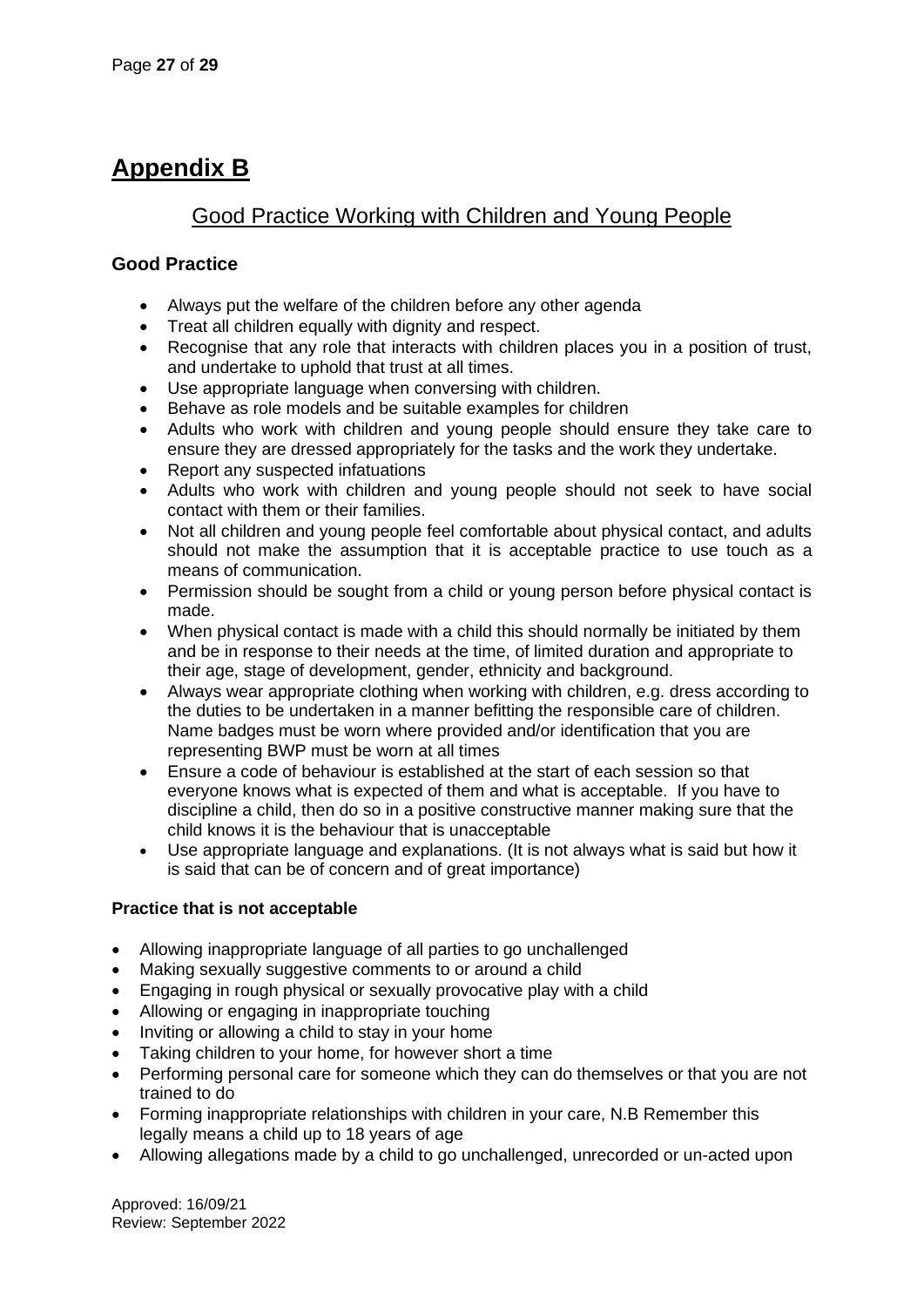• Giving home or mobile number to children or obtaining children's mobile phone numbers unless this is an agreed part of the service/ activity being delivered

| <b>Appendix C</b>                    | <b>Broxtowe Women's Project Limited</b>                             |                         |
|--------------------------------------|---------------------------------------------------------------------|-------------------------|
|                                      | <b>Accident reporting form</b>                                      |                         |
| <b>Date of Accident</b>              | <b>Place of accident</b>                                            | <b>Time of accident</b> |
| Name & address of person affected    |                                                                     |                         |
|                                      | Details of Accident including any equipment/machinery involved      |                         |
|                                      |                                                                     |                         |
|                                      |                                                                     |                         |
| form.                                | Please continue on a separate sheet if necessary and attach to this |                         |
| Name & address of Person Notified    |                                                                     |                         |
| <b>Actions taken/recommendations</b> |                                                                     |                         |
| Signed (person involved in accident) |                                                                     |                         |